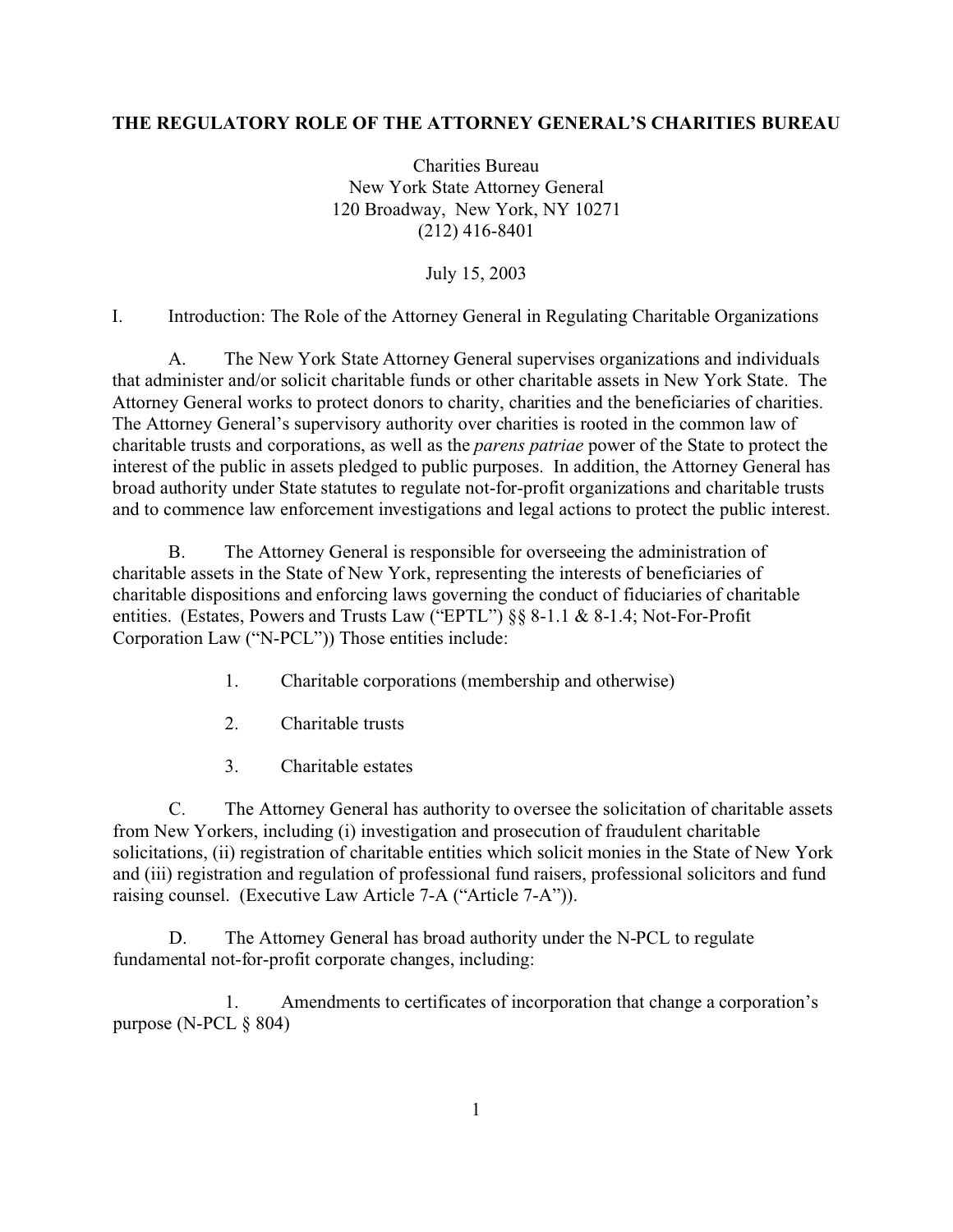2. Sale, lease, exchange or other disposition of all or substantially all of a corporation's assets (N-PCL §§ 510, 511)

3. Sales, mortgages or leases of real property by certain religious corporations (Religious Corporation Law § 12)

4. Dissolution (N-PCL Articles 10 & 11)

5. Mergers and consolidations (N-PCL § 907)

E. The Charities Bureau has prepared booklets to assist corporations and their attorneys in such transactions. The booklets, which are available on the Attorney General's website (www.oag.state.ny.us/charities/charities.html), include the following:

1. Procedures for Forming and Changing Not-For-Profit Corporations in New York State;

2. Procedures and Forms for a No Assets Non-Judicial Dissolution Pursuant to Article 10 of the Not-For-Profit Corporation Law;

3. Procedures and Forms for a Voluntary Non-Judicial Dissolution Pursuant to Article 10 of the Not-For-Profit Corporation Law of a Not-For-Profit Corporation With Assets;

4. A Guide to Sales and Other Dispositions of Assets Pursuant to the Not-For-Profit Corporation Law §§ 510-511 and Religious Corporation Law Section § 12; and

5. Quorum Requirements for Religious Corporations in Real Property Transactions.

F. Foreign Trusts and Corporations. Under the EPTL, the Attorney General's registration and oversight extends to charitable trusts created under the laws of other jurisdictions that have assets in New York. The N-PCL applies to foreign charitable corporations that conduct activities in New York. Under Article 13, they should also qualify with the New York Secretary of State in order to do so. Article 7-A applies to the solicitation of charitable contributions from New Yorkers by foreign charities and foreign fund raising professionals.

G. Ordinarily any issues and questions can be resolved through discussions and negotiations between counsel for a not-for-profit corporation, charitable trust or estate with vested or contingent charitable beneficiaries and an attorney in the Charities Bureau or, in counties outside the Albany or New York City, by staff in the Attorney General's regional offices, without the need for the filing of formal objections and the litigation of the dispute. In appropriate cases, the Attorney General has issued non-binding "no action" letters indicating that if an assumed set of facts is the case, the Attorney General would not take an adverse action.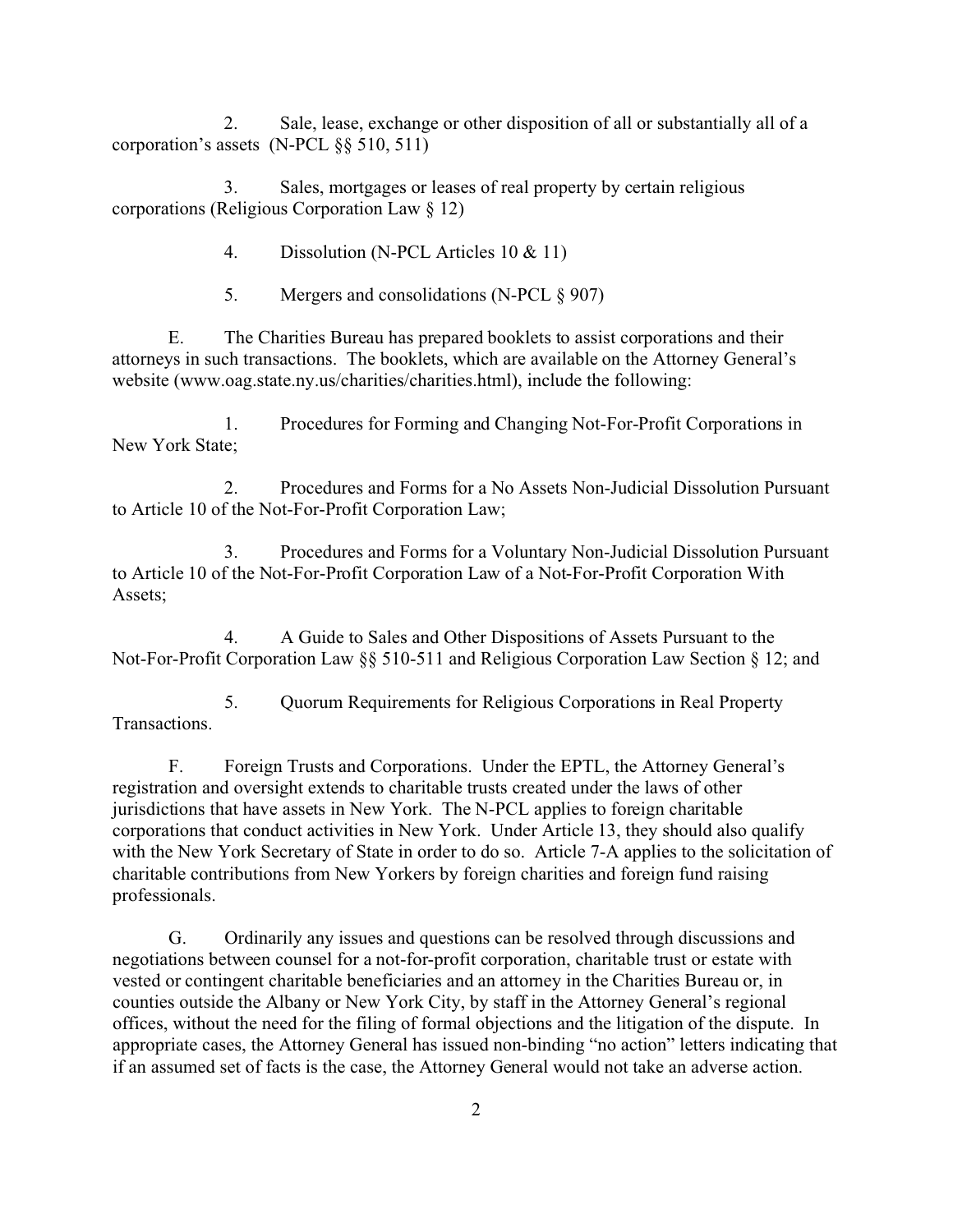The Attorney General is not authorized to issue formal or informal opinions except to public agencies and officers.

II. Attorney General's Oversight Role in Administration of Charitable Assets

A. The Attorney General has broad statutory authority to prosecute and defend legal actions to protect the interests of the State and the public. Executive Law § 63 *et seq.*

B. The Attorney General has broad statutory authority to "investigate transactions and relationships of trustees for the purpose of determining whether or not property held for charitable purposes has been and is being properly administered." EPTL § 8-1.4(i).

1. The Attorney General has the power to issue and enforce subpoenas. EPTL § 8-1.4 (j), (k); Executive Law §§ 63(12) & 175.2(h); N-PCL § 112(b)(6).

2. The Attorney General also "may institute appropriate proceedings to secure compliance with . . . section [8-1.4 of the EPTL] and to secure the proper administration of any trust, corporation, or other relationship to which this section applies." EPTL § 8-1.4(m).

3. The Attorney General may institute a proceeding against a charitable organization that fails to apply "funds solicited from the public in a manner consistent with its charitable purposes or the solicitation for charitable purposes." Executive Law § 175.2(e).

C. Thus, the Attorney General can initiate court action seeking the removal of trustees, broadly defined, who authorize, or acquiesce in, inappropriate payments or other benefits to fellow trustees. *See* EPTL 8-1.4(m) & (n). Under the N-PCL, the Attorney General may bring an action to remove directors and officers of a not-for-profit corporation for cause. N-PCL § 112(a)(4), 706(d) & 714(c).

D. The Attorney General can also seek to surcharge individual trustees who have arguably squandered or wasted charitable assets, requesting a court to order one or more trustees to pay restitution to the charitable organization and thereby make it whole. Under the N-PCL, the Attorney General may bring an action against directors and officers of a not-for-profit corporation for breach of fiduciary duties, including mismanagement and waste of corporate assets. N-PCL § 720.

E. N-PCL §§ 720(a)(2) & (3) authorize the Attorney General to bring an action to prevent or set aside an unlawful conveyance, assignment or transfer of corporate assets.

F. Fiduciary duties of directors and officers of not-for-profit corporations

The Attorney General is the public officer with primary enforcement authority with respect to the management of charitable organizations and oversees the conduct of the organizations' directors and officers. The Attorney General's legal authority in this area stems directly from the Attorney General's role as the enforcer of the duties of care, loyalty and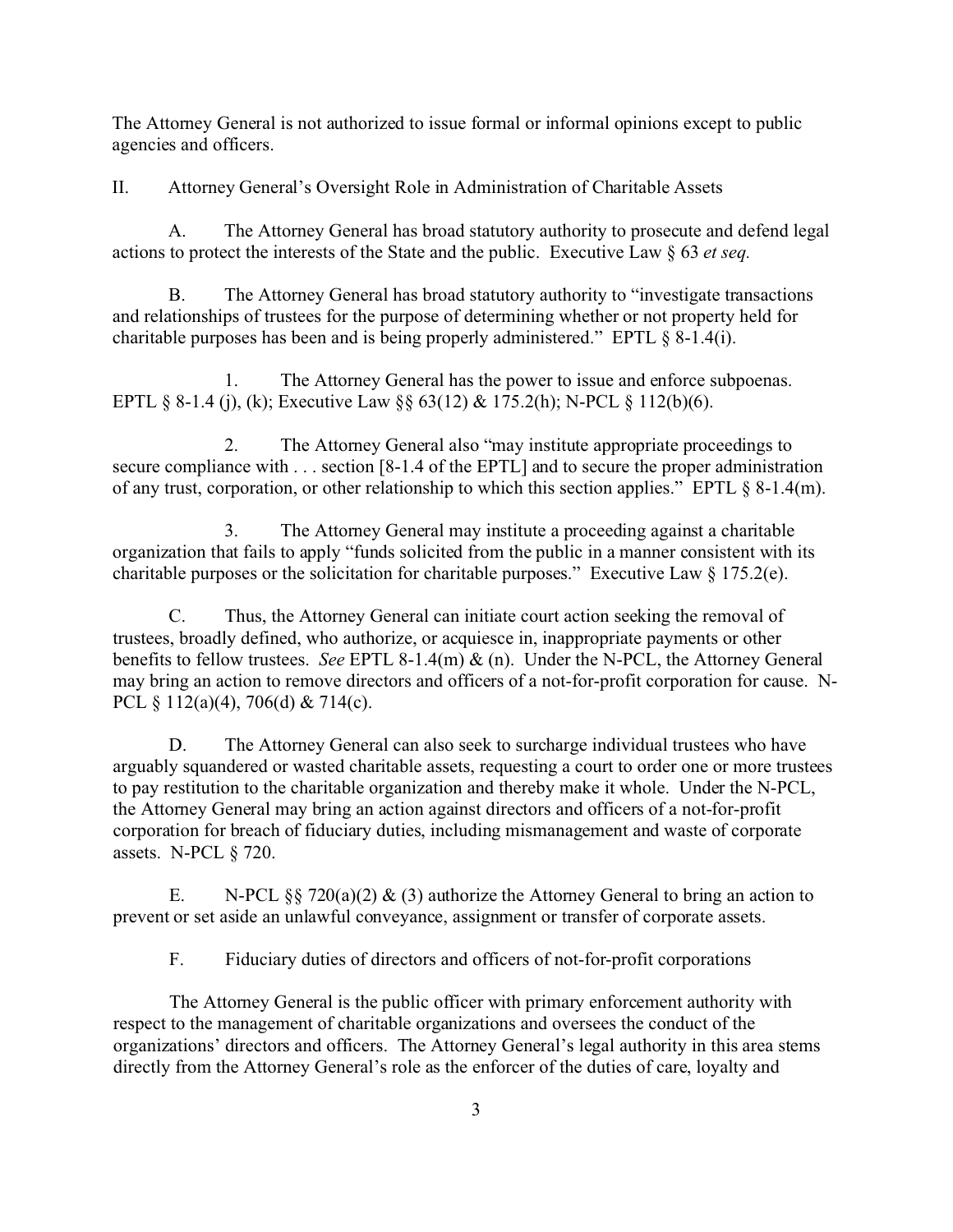obedience. These duties apply whether the particular organization is required to register or is exempt from registration.

1. The duty of care: The common law duty of care requires that the trustees, directors and officers of charitable organizations be attentive to the organization's activities and finances and actively oversee the way in which its assets are managed. This includes attending and participating in meetings, reading and understanding financial documents, ensuring that funds are properly managed, asking questions and exercising sound judgment. New York has codified the standard for the duty of care in N-PCL § 717, which provides that directors and officers of not-for-profit corporations "shall discharge the duties of their respective positions in good faith and with the degree of diligence, care and skill which ordinarily prudent [persons] would exercise under similar circumstances in like positions." *See also* EPTL §§ 11-1.7, 11-2.2 & 11-2.3.

2. The duty of loyalty: The common law duty of loyalty requires trustees, directors and officers to pursue the interests and mission of the charitable organization with undivided allegiance. Private interests must not be placed above the charity's interests. The N-PCL addresses certain aspects of this duty. For example, the N-PCL requires directors and officers to act in "good faith" (N-PCL § 717), contains an absolute prohibition against loans to directors and officers (N-PCL § 716) and contains restrictions on self-dealing transactions (N-PCL §§ 406 & 715), as does EPTL § 8-1.8.

3. The duty of obedience: The common law duty of obedience includes the obligation of directors and officers to act within the organization's purposes and ensure that the corporation's mission is pursued. There is no explicit reference to the duty of obedience in the N-PCL. However, the duty may be inferred by the limitations imposed upon corporate activities as set forth in the purposes clause of the certificate of incorporation (N-PCL §§ 201, 202 &  $402(a)(2)$ ) and the directors' and officers' obligations as the corporate managers of the not-forprofit organization (N-PCL  $\S 701 \& 713$ ). EPTL  $\S 11-2.3(b)(3)(B)$  explicitly refers to the needs of a trust's beneficiaries.

4. Significant cases:

a. In February, 1997, the New York Regents removed 18 of the 19 trustees of Adelphi University for neglect of their fiduciary duties when they approved an excessive compensation package for President Peter Diamandopoulos. Committee to Save Adelphi v. Diamandopoulos, decision of the Regents of the State University of New York (February 10, 1997). In a subsequent proceeding brought by the Attorney General against the former trustees, the New York County Supreme Court held that the lawsuit stated claims for relief against defendants, including causes of action against Diamandopoulos for breach of fiduciary duty and claims against the other trustees for reimbursement of the legal fees spent by them on their defense before the Board of Regents. Vacco v. Diamandopoulos, Index No. 401253/97 (Sup. Ct. N.Y. County April 6, 1998) The court also denied the trustees' motion for advance indemnification.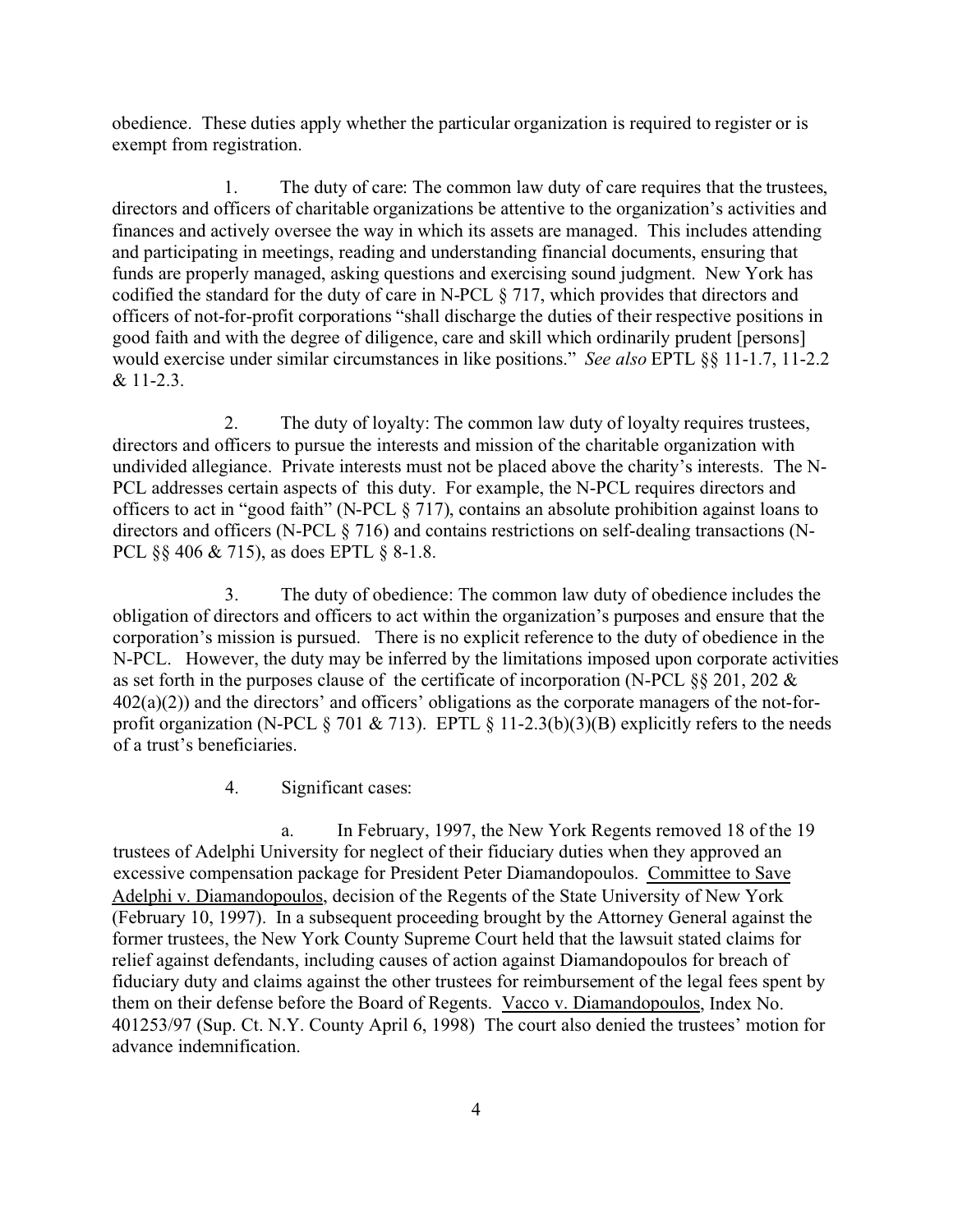b. Beginning in 1992, the Attorney General began investigating news reports of the misappropriation and mismanagement of charitable funds at the United Way of America ("United Way"). When new management took over at United Way in 1995, the Attorney General and United Way entered into an Assurance of Discontinuance that required certain corporate governance reforms at the agency. Separately, the Attorney General sued two former United Way officers for alleged breach of fiduciary duty, seeking, *inter alia*, recovery of funds misappropriated from United Way. In July 1998, the court held that the Attorney General had standing to sue these officers for losses suffered by the not-for-profit entity as a result of their breaches of fiduciary duty and granted the Attorney General's motion for partial summary judgment on the issue of liability based on the two officers' criminal convictions. Vacco v. Aramony, N.Y.L.J., Aug. 7, 1998, p. 21 (Sup. Ct. N.Y. County July 13, 1998).

G. In general, EPTL  $\S$  8-1.4 "shall be liberally construed so as to effectuate its general purpose of protecting the public interest in charitable uses, purposes and dispositions." EPTL § 8-1.4(e) deals specifically with the types of proceedings, such as probate contests, construction proceedings and fiduciary accountings, which are frequently brought in state court (Surrogate's Court or Supreme Court) involving charitable trusts and estates with charitable beneficiaries, where the Attorney General is a respondent (and a necessary party).

1. Probate contests often involve disputes within a family, or a family member's challenge to a will, where one or more charities are beneficiaries.

2. The Attorney General's review of fiduciary accountings in estate proceedings include, in part, scrutiny of executors, trustees, guardians and legal and other professional fees (which would affect the amount received by charitable beneficiaries in the residuary).

3. The Attorney General also seeks, in accounting proceedings involving charitable trusts and estates, to uphold high standards of fiduciary conduct.

a. In its 1993 decision in Estate of Donner, 82 N.Y.2d 574, 606 N.Y.S.2d 137 (1993), a case in which the Attorney General actively participated, the New York State Court of Appeals re-emphasized the obligations of fiduciaries in the State of New York with respect to the management of assets and their dealings with beneficiaries, by upholding a surcharge on the coexecutors for investment losses incurred by the estate and a reduction in the coexecutors' commission due to the failure of the coexecutors to act prudently in investing the estate's assets.

b. More recently, in Matter of Janes, 90 N.Y.2d 41, 659 N.Y.S.2d 165 (1997), another case in which the Attorney General was an active participant, the Court of Appeals repeatedly relied on Donner to uphold a finding of liability against the corporate fiduciary of a multi-million dollar estate for failure to invest the assets of the estate prudently. The Court of Appeals also affirmed the Appellate Division, Fourth Department, award of damages of \$4.1 million, using a measure of damages consistent with Donner and its 1977 decision in Matter of Rothko, 43 N.Y.2d 305, 401 N.Y.S.2d 449 (1977). The measure of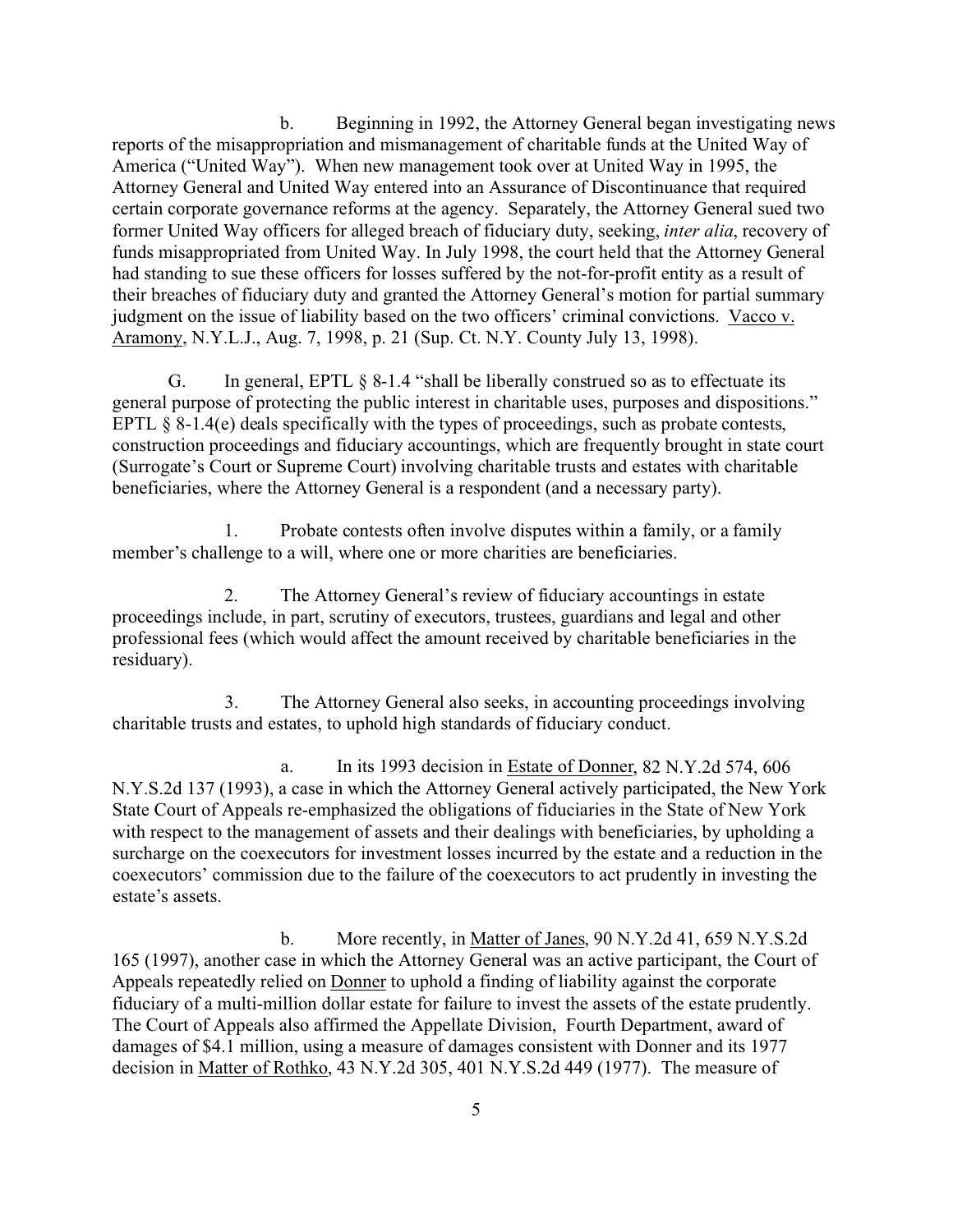damages is the value of the lost capital not lost profits. To calculate damages, determine the difference between the value of the stock on the date it should have been sold and either the proceeds from the sale of the stock if sold or the value of the stock at the time of the accounting if retained.

c. In Community Service Society v. The New York Community Trust, 713 N.Y.S.2d 712 (1st Dep't 2000), the Appellate Division affirmed the New York County Surrogate's decision that the action of New York Community Trust ("NYCT") in 1971 to discontinue charitable trust income payments to the named beneficiary Community Service Society ("CSS") was unauthorized. The Appellate Division held that NYCT's exercise of its variance power should have been limited to situations where "identifiable negative details" are offered to substantiate the "undesirability" of continued payments. The Appellate Division also held that CSS's recovery was barred by a six year statute of limitations since it received notice of the exercise of the variance power in 1971.

In CSS, the Attorney General appeared but took no position at the trial before the Surrogate. On appeal, the Attorney General argued that the NYCT's exercise of the variance power was improper. The Attorney General also argued that when the NYCT exercises its variance power, it should give notice to the Attorney General in addition to the disadvantaged beneficiary. The Appellate Division did not accept this argument, ruling instead that NYCT, having notified the beneficiary, was not obligated also to notify the Attorney General. Presumably, had there been no named beneficiary, the Attorney General would have to have been notified.

H. Restricted assets: The Attorney General's regulatory and enforcement powers include authority to ensure that funds or property donated for specific charitable purposes are indeed used for such purposes. *E.g.*, EPTL §§ 8-1.1 and 8-1.4; N-PCL § 522, N-PCL §§ 717 and 720; Executive Law  $\S 175(2)(e)$ . In general, the instruments establishing charitable organizations and entities are strictly construed according to their terms. As in general contract law, parol evidence is not properly considered in assessing whether, for example, the trustee of a charitable trust has complied with the terms of the trust, so long as the trust instrument is not ambiguous and the trustee has fully complied with its literal terms. Mercury Bay Boating Club v. San Diego Yacht Club, 76 N.Y.2d 256 (1990) (the America's Cup case).

The Attorney General represents the public as the ultimate beneficiaries of charitable dispositions and has the statutory duty to enforce the rights of such beneficiaries by appropriate proceedings in court. EPTL § 8-1.1(f). Additional pertinent statutory provisions include:

1. N-PCL § 513 - Administration of assets received for particular purposes: The governing board of a not-for-profit corporation generally must use assets received for specific purposes for those purposes and associated administrative costs. N-PCL § 513(b).

2. N-PCL § 522 - Release of restrictions on use or investment: Restrictions imposed on a not-for-profit corporation's use of funds may be lifted upon written consent of the donor. N-PCL § 522(a). Alternatively, "[i]f written consent of the donor cannot be obtained by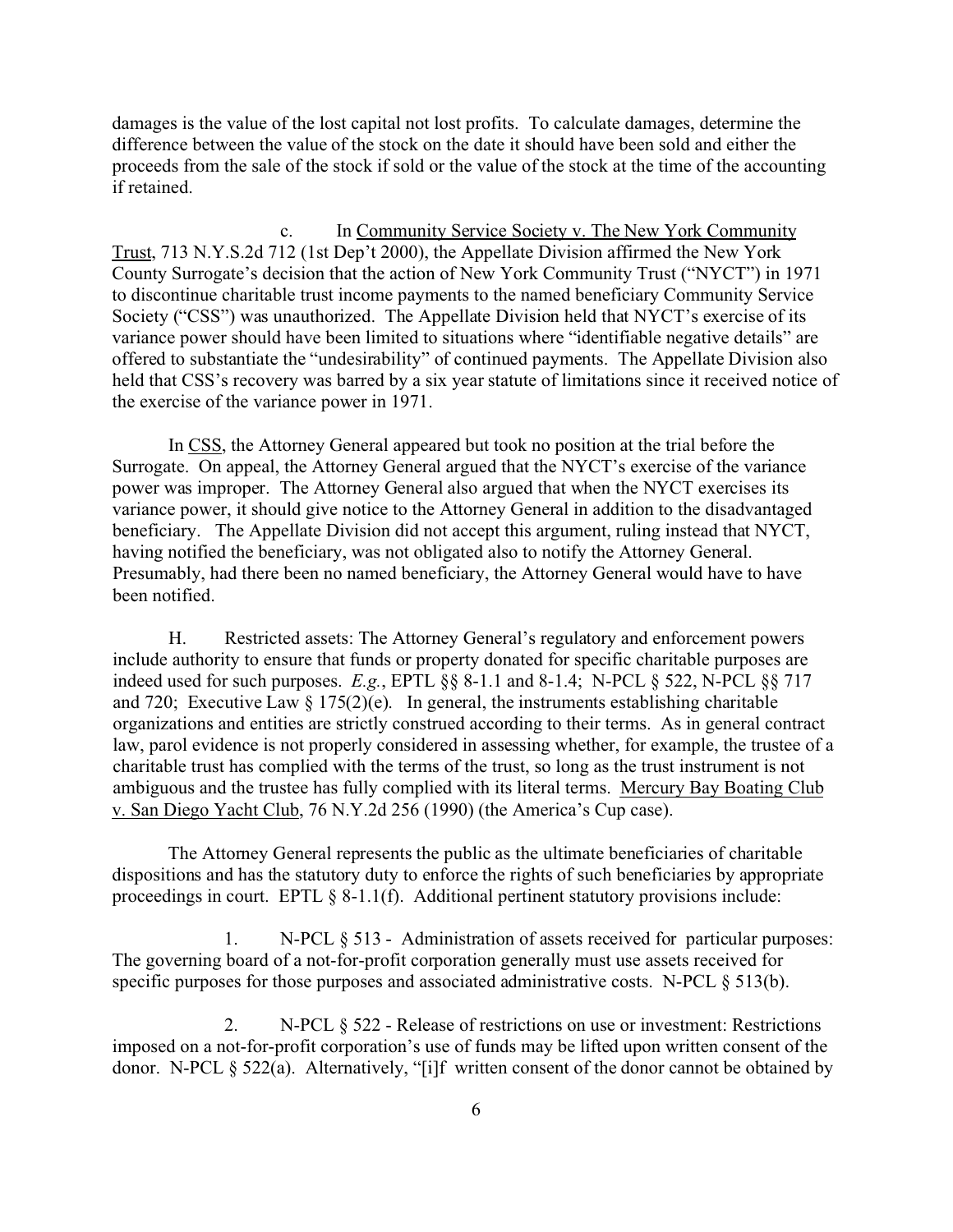reason of his [or her] death, disability, unavailability, or impossibility of identification, the governing board may apply in the name of the corporation" to the appropriate state supreme court or surrogate's court for an court order releasing the restriction. N-PCL § 522(b). The Attorney General must receive notice and have an opportunity to be heard. N-PCL § 522(b). The court may release a restriction, in whole or part, pursuant to this section if it "finds that the restriction is obsolete, inappropriate, or impracticable." N-PCL § 522(b). The release may not allow funds to be used for other than the existing purposes of the corporation. N-PCL  $\S$  522(c). A *quasi cy pres* standard applies to applications to lift restrictions pursuant to this section. N-PCL § 522(d); Alco Gravure, Inc. v. Knapp Foundation, 64 N.Y.2d 458, 462, 490 N.Y.S.2d 116, 479 N.E.2d.752 (1985).

N-PCL § 522 explicitly states that it does not abrogate a court's equity *cy pres* power. See II.H.5. *infra*.

3. Not-For-Profit Corporation Endowment Funds - A commonly imposed restriction prevents the corporation from spending the principal, thereby creating an endowment fund. Pursuant to section  $102(a)(13)$  of the N-PCL, an endowment is "not wholly expendable by the corporation on a current basis."

Properly invested, an endowment fund can generate significant appreciation, both realized and unrealized. Pursuant to section 513(c) of the N-PCL, the value of the assets when given, known as the historic dollar value, may not be expended by the corporation. Instead, the assets must be invested, and the income – traditionally, interest, dividends, rents and royalties – is available for expenditure, even if the value of the principal drops below historic dollar value, whether because of specific investment losses or general decline in market values. However, in cases where the endowment fund principal has depreciated below the historic dollar value, the board of directors of the corporation may, if consistent with the gift instrument, prudently determine not to expend this income until the historic dollar value is restored. Similarly, it may be prudent for the board to determine upwardly to adjust the historic dollar value of the endowment fund for inflation to maintain its buying power.

In addition, if the value of the assets has appreciated over the historic dollar value, the net appreciation, realized (with respect to all assets) and unrealized (with respect only to readily marketable assets) may be appropriated for expenditure, unless prohibited by the donor in the applicable gift instrument. Pursuant to section 513(c) of the N-PCL, the board of directors of the corporation may appropriate these amounts if such a decision is prudent under the standard established by N-PCL section 717 (Duty of directors and officers). Thus, officers, directors and managers of New York State not-for-profit corporations should be aware that, even if the applicable gift instrument permits the expenditure of endowment fund appreciation, it cannot be expended unless the governing board appropriates the appreciation prudently.

As to prudence, section 717(a) of the N-PCL requires a governing board to "consider among other relevant considerations the long and short term needs of the corporation in carrying out its purposes, its present and anticipated financial requirements, expected total return on its investments, price level trends, and general economic conditions." In addition, pursuant to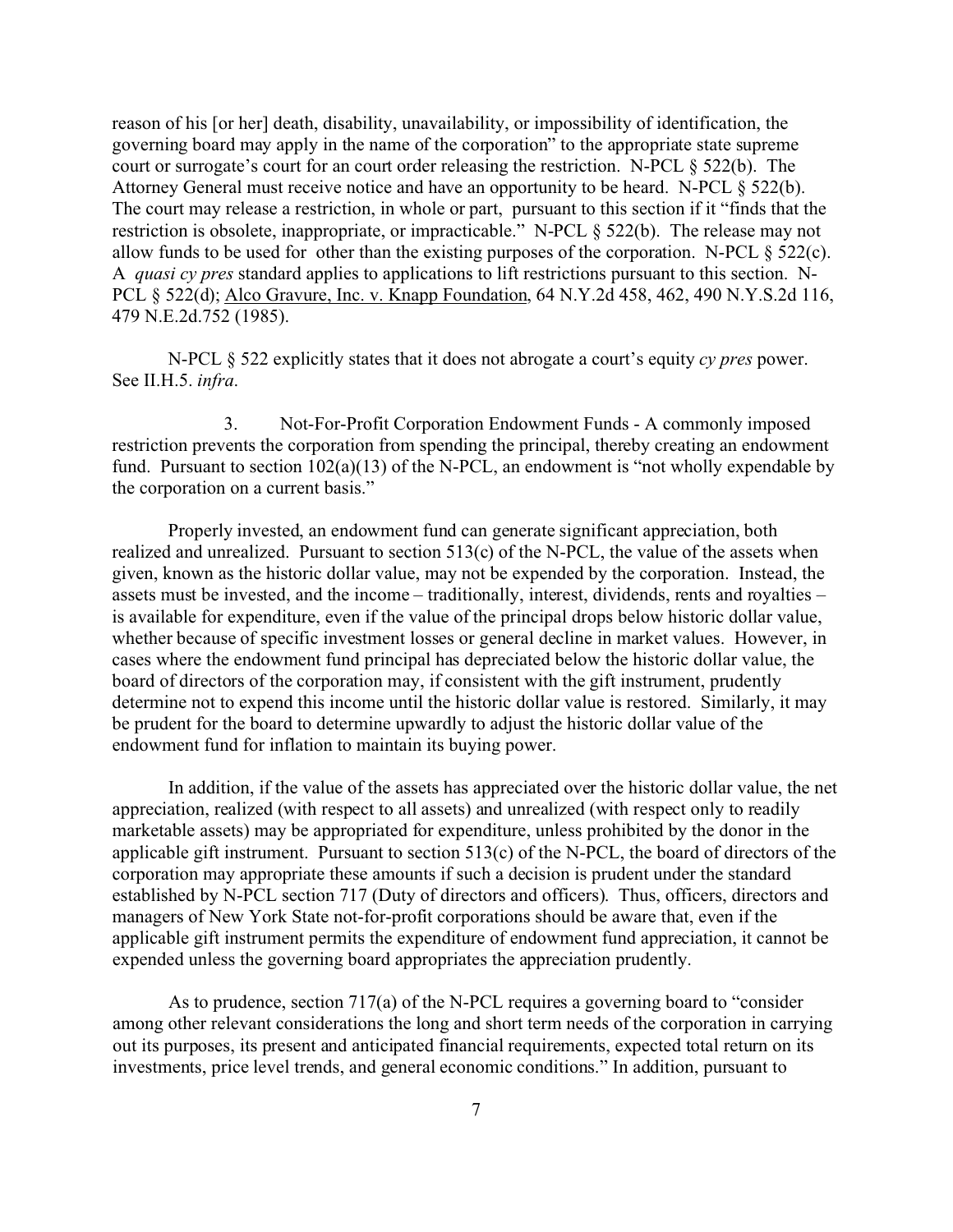N-PCL section 513(b), the treasurer is required to make an annual report to the board concerning the administration and use of the assets in each of the endowment funds held for specific purposes and the income from such assets. (see also section  $519(a)(2)$  of the N-PCL) The board should review all relevant information on the endowment funds, including the treasurer's annual reports. The board should also deliberate and vote on whether and to what extent to appropriate endowment appreciation for expenditure. Deliberations and decisions of the governing board should be thoroughly documented in resolutions in the minutes.

General purpose financial statements of not-for-profit corporations, prepared in accordance with Generally Accepted Accounting Principles, account for endowment appreciation as unrestricted net assets (or temporarily restricted net assets if the fund is for specific purposes). Officers, directors and managers should be aware that even though such amounts are recorded as unrestricted (or temporarily restricted), these amounts are only available for expenditure in accordance with the provisions discussed above.

Questions have been asked about the interplay between a spending rate policy and historic dollar value. N-PCL § 513(c) appears to distinguish between appropriation of net appreciation and its expenditure. A board cannot appropriate net appreciation through application of its spending rate policy if the value of an endowment fund is at or below historic dollar value. The Attorney General believes that the corporation has an affirmative duty pursuant to N-PCL § 513 to restore to the endowment fund (i) any appropriation that occurs when the fund is already below historic dollar value and (ii) in the case of an appropriation that causes the fund to decrease below historic dollar value, an amount equal to the difference between the historic dollar value and the post-appropriation value of the fund. This is the case whether the invasion of historic dollar value is caused by application of a spending rate policy or otherwise. Failure to restore may subject directors and officers to liability for breach of their duty of care pursuant to N-PCL § 717. If the board properly appropriates net appreciation, the corporation may expend such appreciation even if at the time of expenditure endowment fund value drops below historic dollar value. However, like appropriation, such expenditure must be prudent under N-PCL  $\S 717$  to which N-PCL  $\S 513(c)$  explicitly refers. A board may prudently determine not to spend previously appropriated net appreciation or to add income or even properly appropriated appreciation from other unrestricted endowment funds that are above historic dollar value until the value of the endowment fund exceeds historic dollar value.

Questions have also been asked as to whether or not endowment funds can be aggregated for purposes of appropriation for expenditure under N-PCL section 513(c). The N-PCL does not appear to authorize such aggregation. Indeed, the statute's reference to an endowment fund in section 513(c) indicates that appreciation available for appropriation is determined on an endowment fund-by-endowment fund basis. This conclusion is also supported by the references in sections 513(b), (c) and (d) to "applicable gift instrument." Generally, a gift instrument applies to only one endowment fund. It is also supported by the N-PCL sections 102(a)(13), (14), (16) and (17)'s definitions of "Endowment fund," "Gift instrument," "Historic dollar value" and "Institutional fund," each of which is phrased in the singular.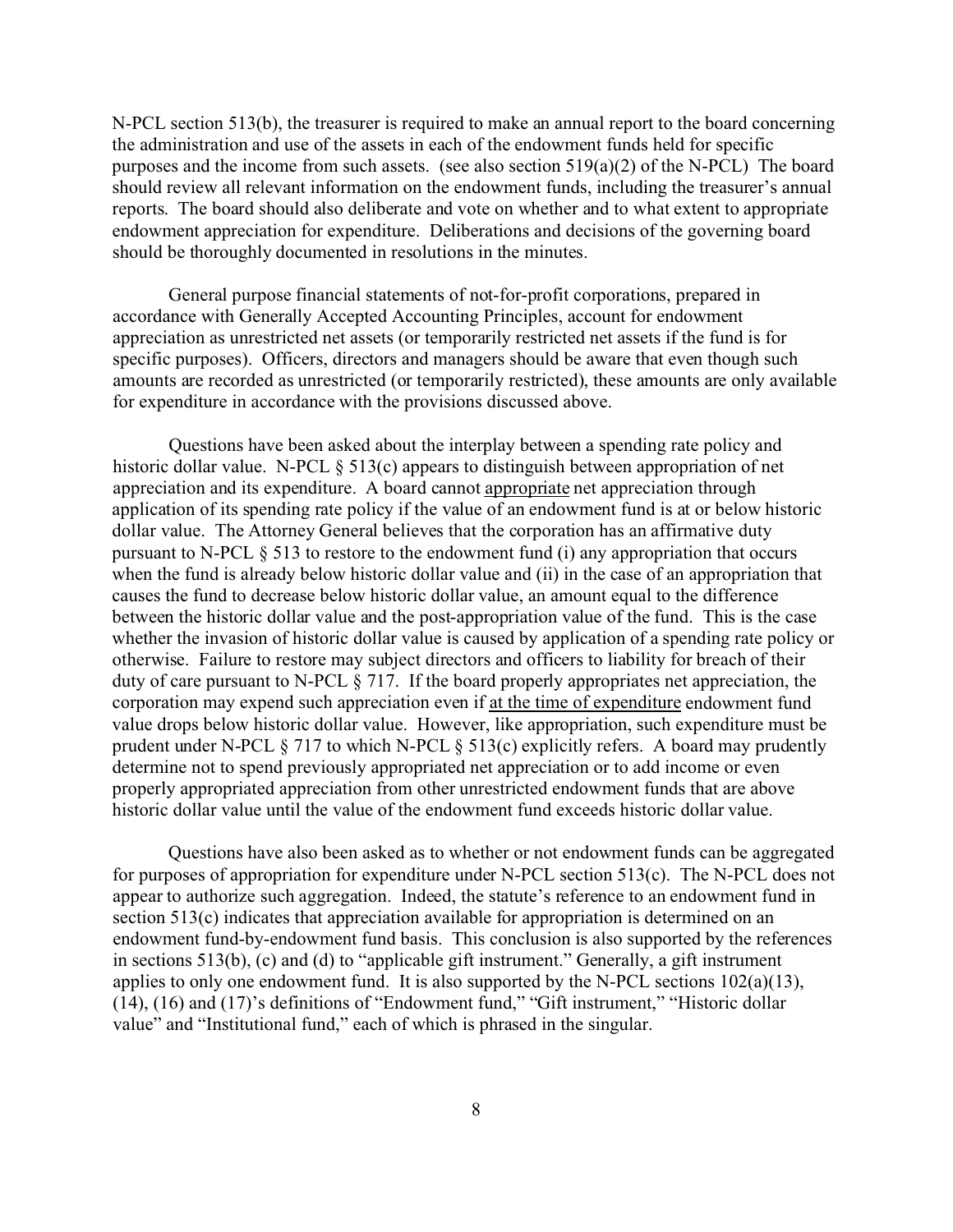Thus, when there is a general decline in market values, as has been experienced recently, application of a total return spending policy, which provides for the annual expenditure of a percentage of the total net assets of a not-for-profit corporation's endowment fund or funds, could well conflict with the obligation to preserve the historic dollar value of each endowment fund. In such circumstances, only prudently appropriated appreciation above the historic dollar value of a particular endowment fund and endowment fund income would legally be available for expenditure.

4. Charitable Trusts and the Power to Adjust. On Sept. 4, 2001, Governor George E. Pataki signed into law Chapter 243 of the Laws of 2001, effective Jan. 1, 2002, which replaced New York's then Principal and Income Act (EPTL § 11-2.1) with EPTL Article 11-A, providing new definitions of income and principal in a trust or estate.

a. The legislation is not retroactive, but on its face applies to all trusts and estates existing as of, or created on or after, January 1, 2002. The law reflects the current opinion that fiduciaries should be authorized to strike a balance between capital growth and the need to provide sufficient income for current income beneficiaries and not necessarily be constrained by the common law or statutory definitions of principal and income.

b. The definition of income was expanded to include an appropriate part of a fund's "total return," made up not only of interest, dividends, rents and royalties but also capital gains on investments of trust or estate principal. The legislation amended the prudent investor standard of fiduciary conduct set forth in EPTL § 11-2.3 by granting fiduciaries the "power to adjust" funds between income and principal (in either direction) during or at the end of each fiscal year. See EPTL  $\S 11-2.3(b)(5)(A)$ .

c. After prudently reviewing past and the longer term expectation performance of the trust's or estate's investments, the trustee may distribute so much of the "total return" to the present income beneficiary as would be "fair and reasonable" to all beneficiaries.

d. Finally, newly added EPTL § 11-2.4 permits a trustee (but not an executor) to make an election, in lieu of determining income in a trust by using the power of adjustment, to have trust income equal a fixed percentage (called a "unitrust") of four percent of the trust assets valued annually for the first three years. Thereafter, a formula applies.

e. The power to adjust appears to apply to charitable trusts, but the legislation minimizes its effect:

(1) the power may not be exercised in a charitable remainder trust to reduce the remainder passing to charity; and

(2) the power cannot be used to change the amount required to be paid a beneficiary of a charitable remainder unitrust or annuity trust (see EPTL  $§ 11-2.3(b)(5)(C)(iii)).$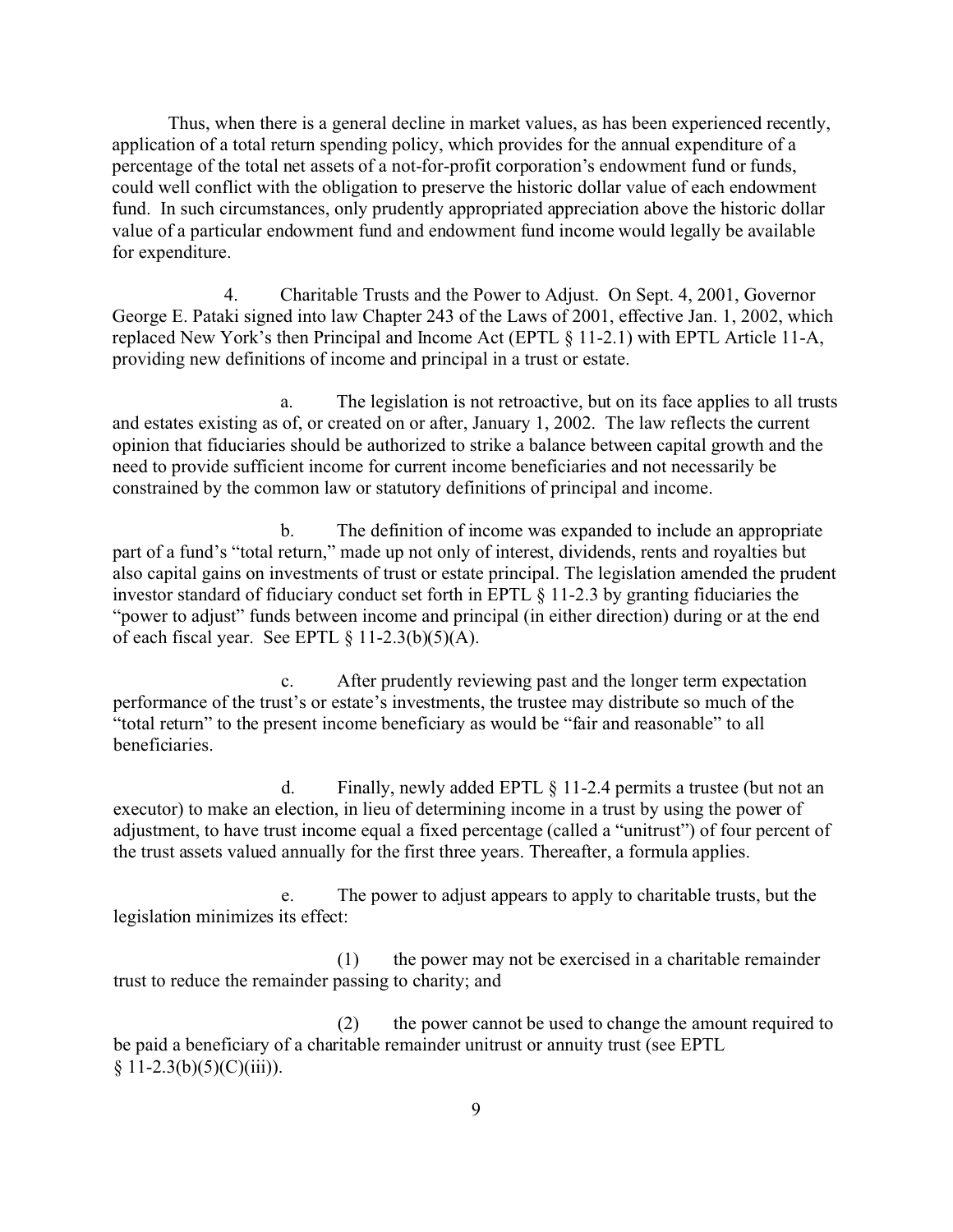f. Application of the power to adjust to charitable trusts that are deemed private foundations, as defined (by exclusion) by Internal Revenue Code § 509(a), raises additional issues. Private foundations are subject to a number of requirements that are not applicable to either publicly supported charities or supporting organizations under § 509(a), including the requirement imposed by Code § 4942 that private foundations make a minimum annual qualifying distributions of five percent of their net assets. These requirements are also specifically made applicable to New York trusts by EPTL § 8-1.8(a). Failure to satisfy or make up over time the minimum distribution requirements applicable to private foundations subjects the entity to excise taxes.

The new legislation does not permit a trustee to exercise the power if its exercise may impose a tax burden on the trust. Therefore, the power to adjust should not be applied to trusts that are private foundations if a consequence would be a violation of the minimum distribution requirement.

Furthermore, trusts that are private foundations would appear to be ineligible for the optional unitrust provisions of EPTL § 11-2.4, because that section mandates an annual payment equal to four percent of the net fair market value of the trust assets held, which would appear to violate the minimum distribution requirement of Internal Revenue Code § 4942. However, EPTL § 8-1.8(a)(1) might be interpreted as authorizing the payment of only an additional one percent. The issue is not free from doubt, because EPTL § 11-2.4 is optional.

g. In the case of split interest trusts, the power to adjust does not eliminate a trustee's duty of impartiality, i.e., to treat fairly the interests of present and future beneficiaries or remainder or reversionary interests.

h. Chapter 243 of the Laws of 2001 does not apply to endowment funds administered by not-for-profit corporations, including cemetery corporations under N-PCL Article 15, or to corporations organized pursuant to the Religious Corporations Law or Education Law.

5. *Cy pres* (EPTL Article 8): If the gift instrument is a testamentary trust or will, a restriction can only be lifted by the Surrogate's Court pursuant to EPTL Article 8. In such instances, the narrower *cy pres* standard applies. The court may lift part or all of the restriction if the applicant demonstrates that "circumstances have so changed since the execution of [the gift instrument]" that it is "impracticable or impossible" to comply literally with the terms of the charitable disposition, and the modification in the court's judgment will "most effectively accomplish" the gift's original general purposes. EPTL  $\S$  8-1.1(c)(1). If, under the doctrine of *cy pres*, a charitable entity seeks deviation from the terms of a charitable gift or bequest (such as in a trust instrument or deed of gift), such relief can be granted only by a New York court in a proceeding initiated on notice to the Attorney General.

a. Long Island College Hospital ("LICH"): In Matter of Donald F. Othmer, 710 N.Y.S.2d 848 (Surr. Ct. Kings County 2000), and Matter of Mildred Topp Othmer, N.Y.L.J., June 8, 2000 at 32 (Surr. Ct. Kings County May 30, 2000), the Court granted *cy pres*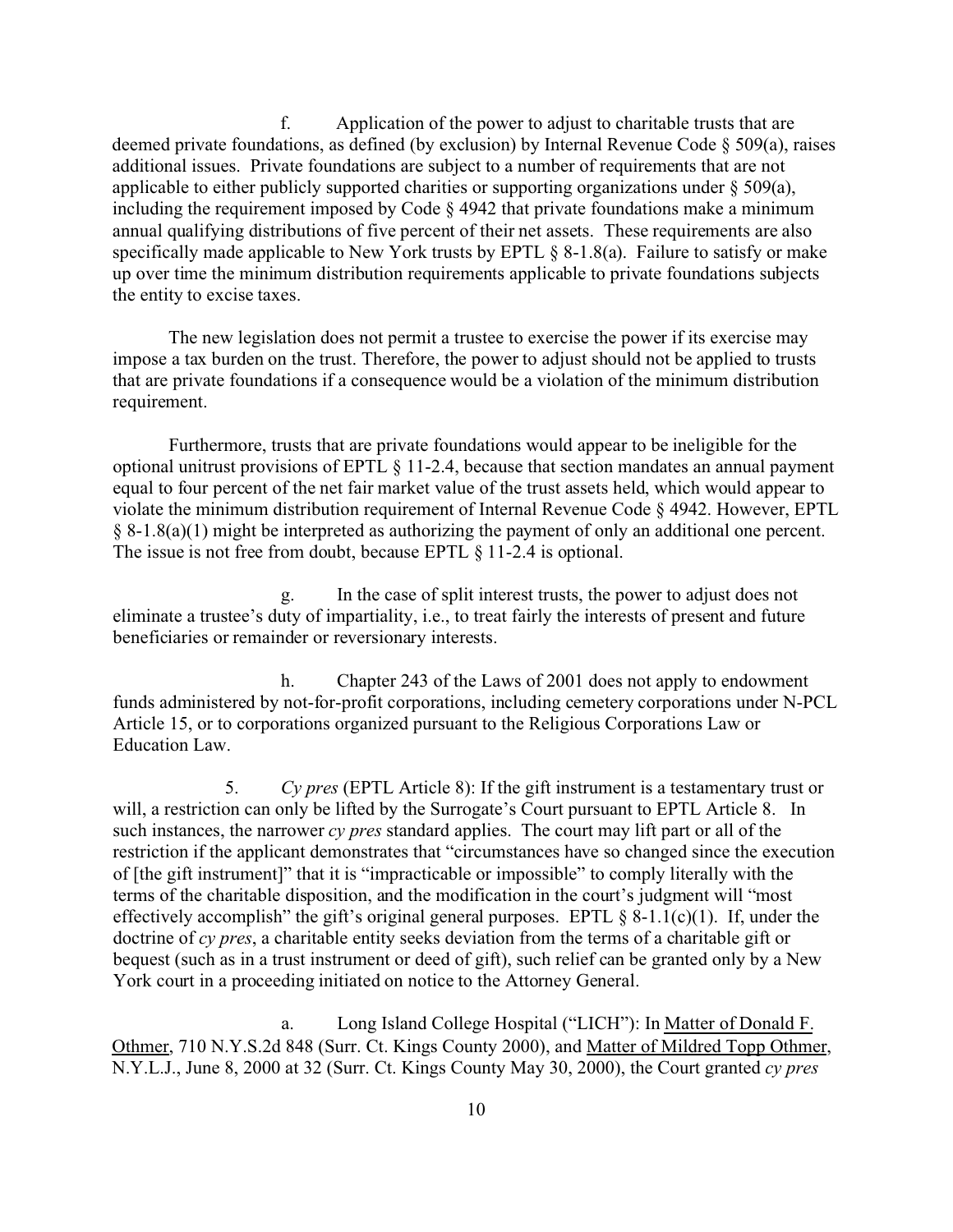relief to LICH, which permitted LICH to use the restricted principal of endowment fund bequests as collateral to secure almost \$90 million of new financing for necessary capital improvement projects and immediate working capital needs. The LICH decision represents highly significant precedent relevant to not-for-profit corporations, as the first decision to address in detail the obligations of fiduciaries of not-for-profit corporations to safeguard charitable endowment fund assets while addressing an emergency financial situation.

I. The Attorney General has traditionally and historically had standing to enforce the terms of charitable gifts and to assure that restricted gifts are utilized for the purpose intended by the donor. St. Joseph's Hospital v. Bennett, 281 N.Y. 115 (1939)

1. Directors, officers and a certain number of members in a membership organization also have standing to initiate actions on behalf of, or with respect to, the conduct of the charitable organization which they serve (including the authority to seek to enforce the terms of a restricted gift).

2. Whether the donor of a restricted charitable gift has standing, in addition to the Attorney General, to enforce the terms of the gift was recently addressed by the Appellate Division, First Department, which ruled in April of 2001, in Smithers v. St. Luke's Roosevelt Hospital Center, 723 N.Y.S.2d 426 (1st Dep't 2001), that a legal representative of the donor of funds utilized to establish the Smithers Alcoholism Center has common law standing to enforce certain alleged terms with respect to the gift.

III. Registration and Reporting

A. Charities: The Attorney General also operates, through the Charities Bureau, a Registration Section which receives registrations, annual reports and filing fees, pursuant to EPTL § 8-1.4, from charitable organizations which administer assets in the State of New York (subject to certain statutory exceptions described in sections 5.a. & 6. below).

Charitable organizations that solicit contributions from New York State residents must also comply with registration and reporting requirements of Article 7-A of the Executive Law (see paragraph B. below).

1. EPTL § 8-1.4 defines "trustees" (the entities covered by the statute) broadly to include individuals, corporations, estates, trusts and other entities which administer property for charitable purposes in New York State (including foreign charitable corporations or trusts doing business or holding property in the State).

2. EPTL § 8-1.4 requires the registration of charitable entities with the Attorney General and the filing of annual reports, together with the payment of a filing fee.

3. Subsection (d) requires registration within six months after holding of property for charitable purposes (which ordinarily includes filing of certificate of incorporation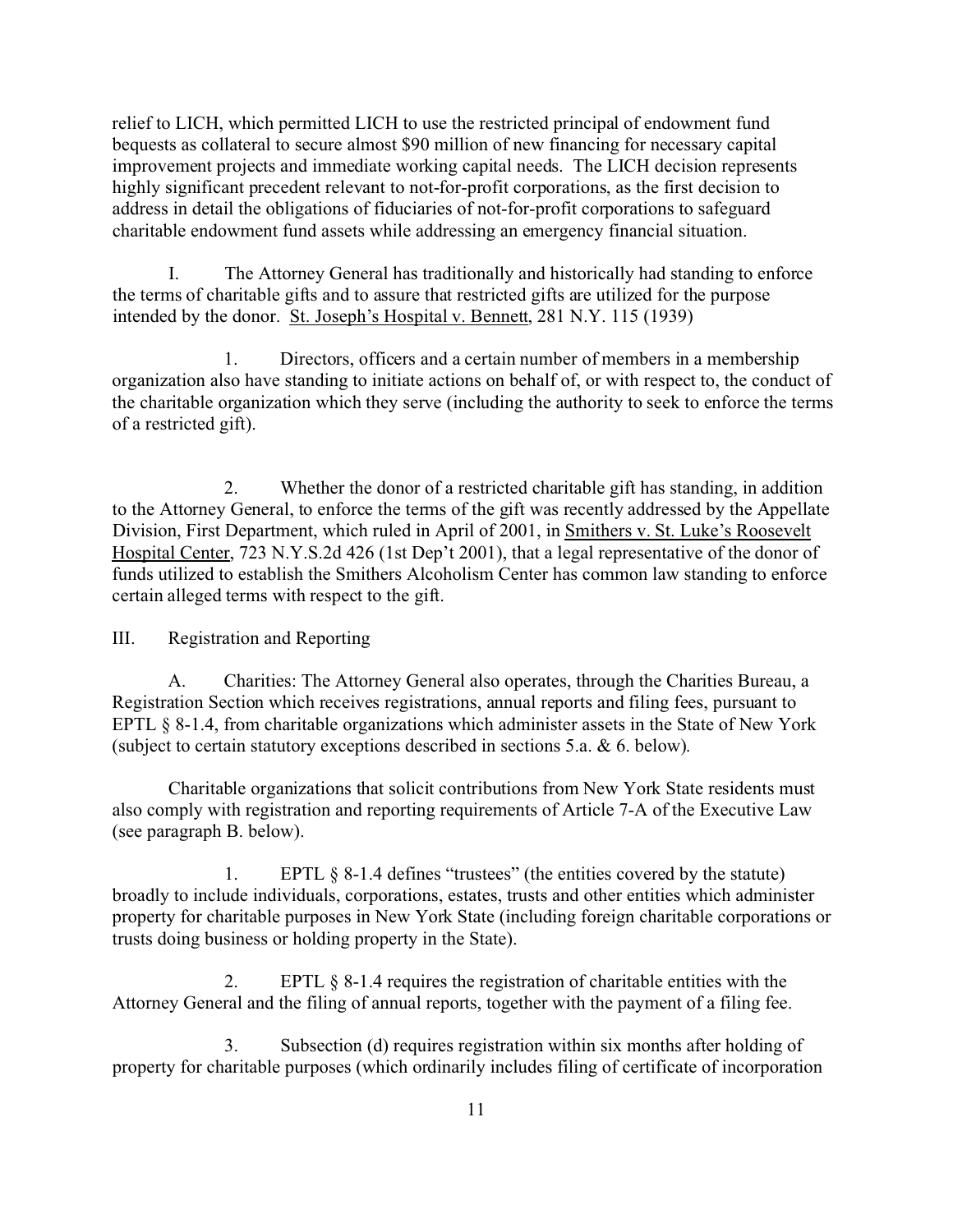and receipt of Internal Revenue Code  $\S$  501(c)(3) determination letter from the Internal Revenue Service).

4. Subsections (f) and (g) require filing of annual reports within six months of conclusion of each fiscal year (usually by June 30, where fiscal year is the calendar year).

5. Filing fees which are required for the filing of annual reports (but not with registration) are based on a schedule in subsection (p)

a. Fees range from \$25 to \$1500 per year depending on size of organization, based on assets of organization at close of fiscal year, with exemption from filing reports and paying fees if both income and assets are below \$25,000 per year (in which case a verified statement must be filed confirming entitlement to the exemption under subsection (q)).

b. If income during the year is high, but few or no assets remain at end of year, the minimum filing fee of \$25 must be paid.

c. The largest fee becomes applicable only if the organization's net worth is over \$50 million.

6. Applicability of registration and reporting provisions is limited by subsection (b) to exclude government agencies, religious organizations, educational organizations, parent teachers associations, hospitals, fraternal organizations, patriotic organizations, veterans groups, volunteer firefighters, ambulance workers, social, student or alumni organizations and historical societies, trusts with deferred or contingent charitable interests and cemetery corporations.

a. These are generally groups that are either regulated by other state agencies (such as hospitals and educational institutions), are essentially for the benefit of their own members (fraternal, patriotic, veterans, etc.) or are exempt for a clear public policy reason (such as religious groups).

7. Subsection (l) makes the reports a matter of public record so long as permitted by laws of United States and other government agencies (which exempts donor information based on Internal Revenue Service restrictions concerning 990s).

8. Subsections (r) and (s) were added at the Attorney General's request to encourage compliance with registration and reporting requirements.

a. Subsection (r) makes the charity liable for a fine of \$10 per day, up to a maximum of \$1,000 for each failure to comply with the registration and reporting requirements, but only after service by the Attorney General of a certified letter advising the charity of the failure to comply. After the 30-day period has expired, the fines can be imposed except that, where the Attorney General "finds that the failure to comply ... is due to excusable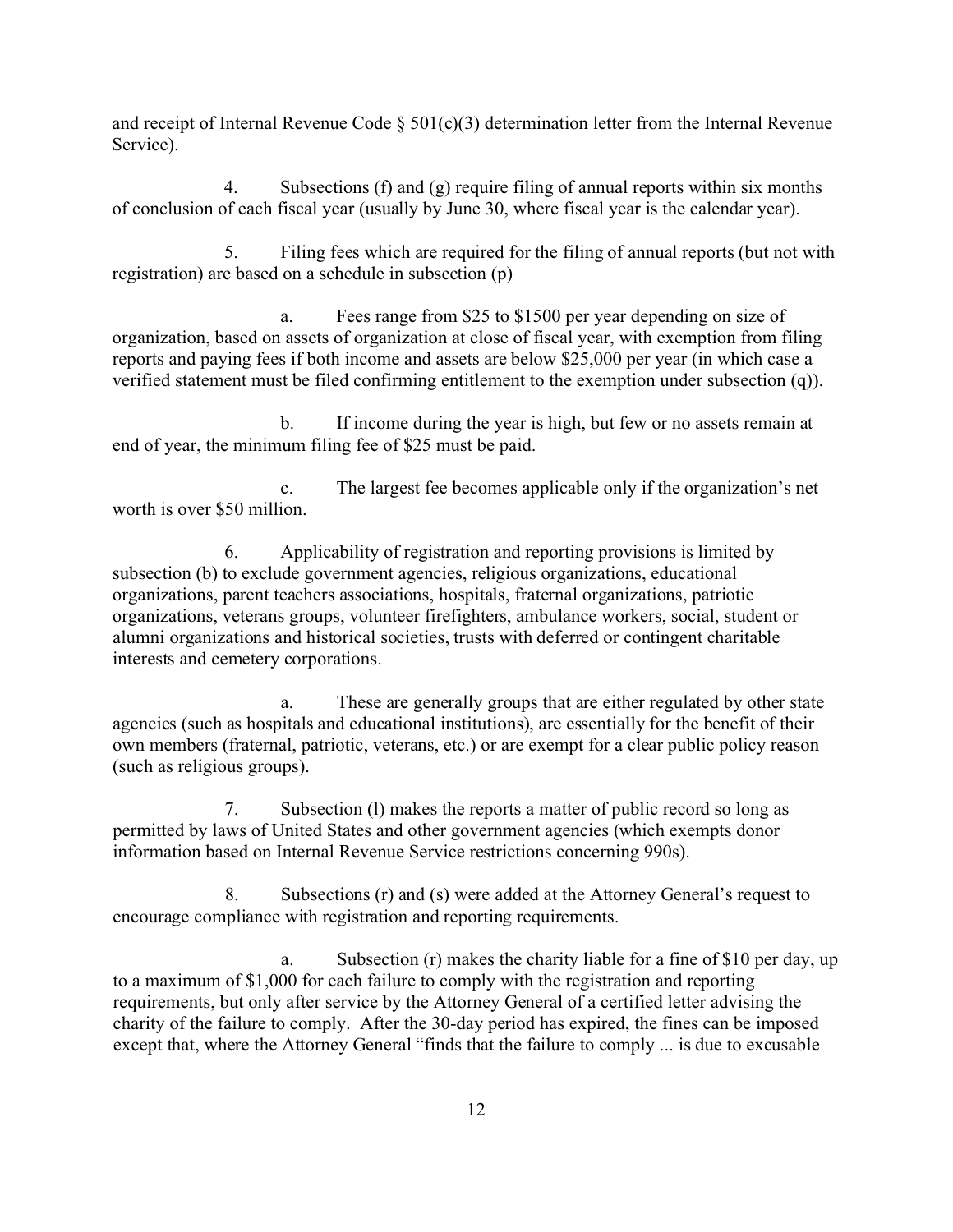ignorance or inadvertence or other reasonable cause, the attorney general shall waive the fine imposed by this paragraph."

b. Subsection (s) provides that a charity "shall not be qualified to make application for funds or grants or to receive such funds from any department or agency of the state without certifying compliance" with the registration and reporting requirements.

B. Solicitation of Charitable Contributions: Executive Law Article 7-A, New York's charitable solicitation law, requires that organizations, whether New York or foreign, which solicit charitable contributions, including government grants, in New York, the professional fund raisers and fund raising counsel retained by those charities and the individual solicitors employed by the fund raisers register with, and pay annual filing fees to, the State of New York.

1. The law, which was enacted in 1977, further prohibits charities from retaining unregistered fund raisers and fund raising counsel and similarly bars the fund raisers from employing unregistered solicitors.

2. The 1986 amendments to Article 7-A expanded the definition of fraudulent solicitation to provide that misleading and deceptive practices are prohibited and made it clear that "[t]o establish fraud neither intent to defraud nor injury need to be shown." A new § 172-d consolidated many of the prohibited activities and added other prohibited activities.

3. Section 172-d provides, in part, that no person shall "[e]ngage in any fraudulent or illegal act, device, scheme, artifice to defraud or for obtaining money or property by means of a false pretense, representation or promise, transaction or enterprise in connection with any solicitation" for charitable purposes. Among the new activities prohibited by the 1986 amendments to the statute were the following: using contributed funds for purposes inconsistent with those for which they were solicited; using coercive tactics when soliciting funds; misleading the public by using a symbol or service mark similar to that of another organization; voting or using personal influence as a director or officer on matters where a conflicting interest exists because the board of a charitable organization consists of a majority of professional fund raisers or their designees; and using the fact of registration with the State of New York to mislead the public that registration constitutes endorsement by the state.

4. A 1989 amendment to Article 7-A added law enforcement support organizations to the definition of charitable organizations governed by the statute. Solicitations purportedly by or on behalf of police or law enforcement support organizations (but actually unconnected to legitimate police officials) have remained a major issue in recent years.

5. A 1992 Appellate Division decision, in an enforcement action brought by the Attorney General, presented a very rare situation where an individual involved in repeated fraudulent solicitations, including in violation of a court order, was preliminarily enjoined from conducting any further charitable solicitations through the corporate defendant or any other entity. People by Abrams v. NYS Federation of Police, 188 A.D.2d 689, 590 N.Y.S.2d 573 (3d Dep't 1992).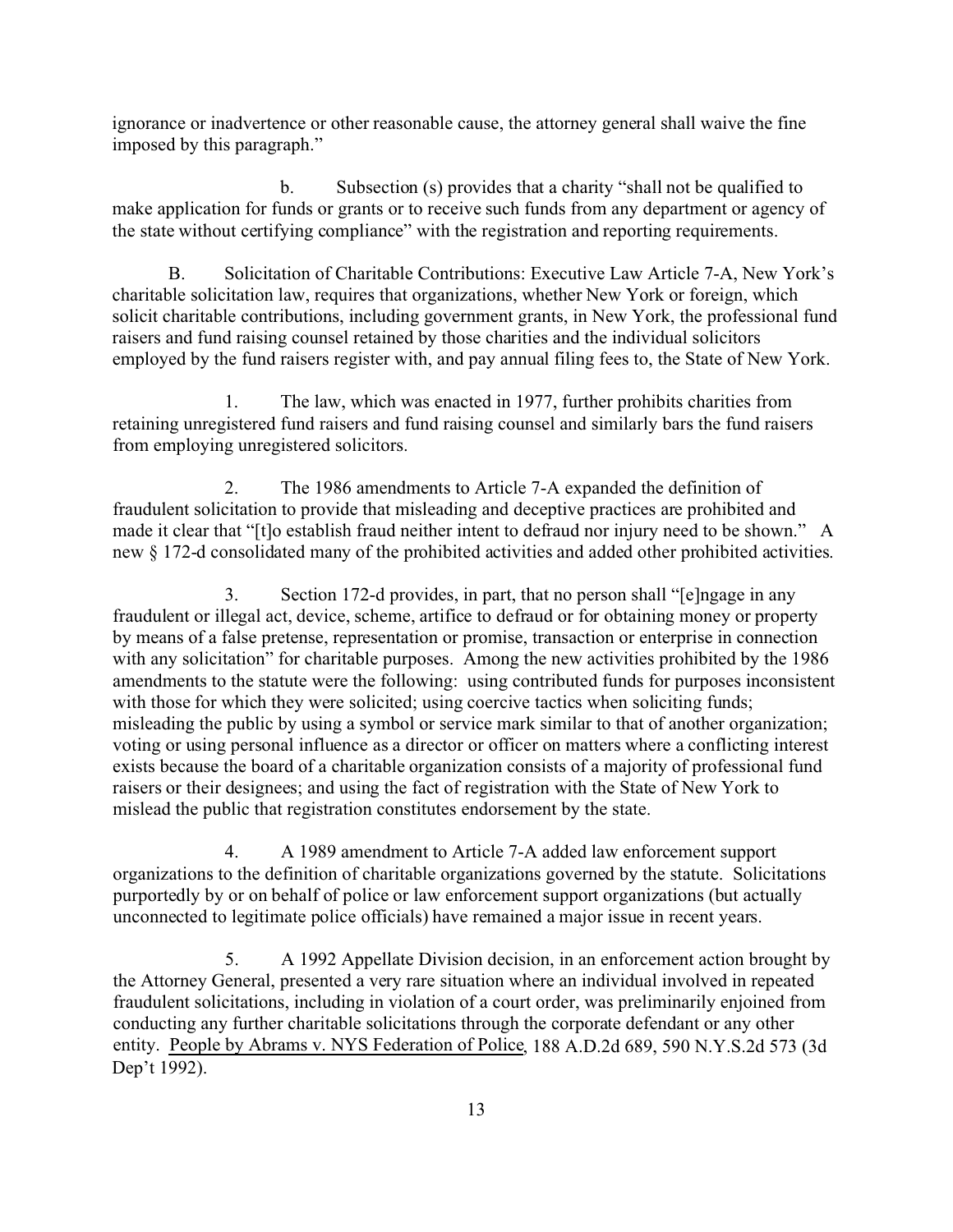6. The United States Court of Appeals for the Second Circuit ruled in March of 1995 that New York's \$80 annual registration fee on charitable solicitors is consistent with the First Amendment and the Equal Protection Clause of the Fourteenth Amendment. National Awareness Foundation v. Abrams, 50 F.3d 1159 (2d Cir. 1995). The Second Circuit held that the fees were not an unconstitutional prior restraint on free speech and were permissible because they could be considered nominal and were used to defray administrative and enforcement costs of New York's registration system.

7. Also in 1995, the New York State Legislature modified Article 7-A to provide that the administration of Article 7-A be transferred to the Attorney General and, accordingly, that all filings by entities involved in the solicitation of charitable funds in New York be submitted, with the appropriate filing fees, to the New York Attorney General rather than to the Secretary of State. Chapter 83 of the Laws of 1995.

C. 2002 Amendments to Article 7-A and EPTL Section 8-1.4: Article 7-A and EPTL Section 8-1.4 were amended in June of 2002 (effective August 1, 2002). The amendments affect the responsibilities of charities, trusts and estates that conduct activities and/or raise funds in New York and fund raising professionals that act on their behalf.

1. General Provisions

a. Article 7-A and EPTL Section 8-1.4 are now cross-referenced to clarify that entities required to register pursuant to both statutes are only required to register once and file one annual financial report as long as the report fulfills the filing requirements of both statutes.

b. Forms and reports required to be filed with the Attorney General's Charities Bureau must be signed under penalties for perjury. The requirement to submit notarized forms has been eliminated.

2. Article 7-A

a. Registration of Charities

 $(1)$  §172.1(d): A charity required to register with the Charities Bureau must, in addition to other documents previously required, submit "the most recent communication from the Internal Revenue Service regarding any audit thereby."

(2)  $\S 172.1(g)$ : A charity required to register with the Charities Bureau must, in addition to information previously required, include in its registration statement (Form CHAR410) a statement whether it or any of its present officers, directors, executive personnel or trustees is or has ever been fined or otherwise penalized or enjoined from soliciting contributions or have been found to have engaged in unlawful practices regarding solicitation of contributions or administration of charitable assets and whether its registration or license has been suspended or cancelled by any court or other governmental agency together with the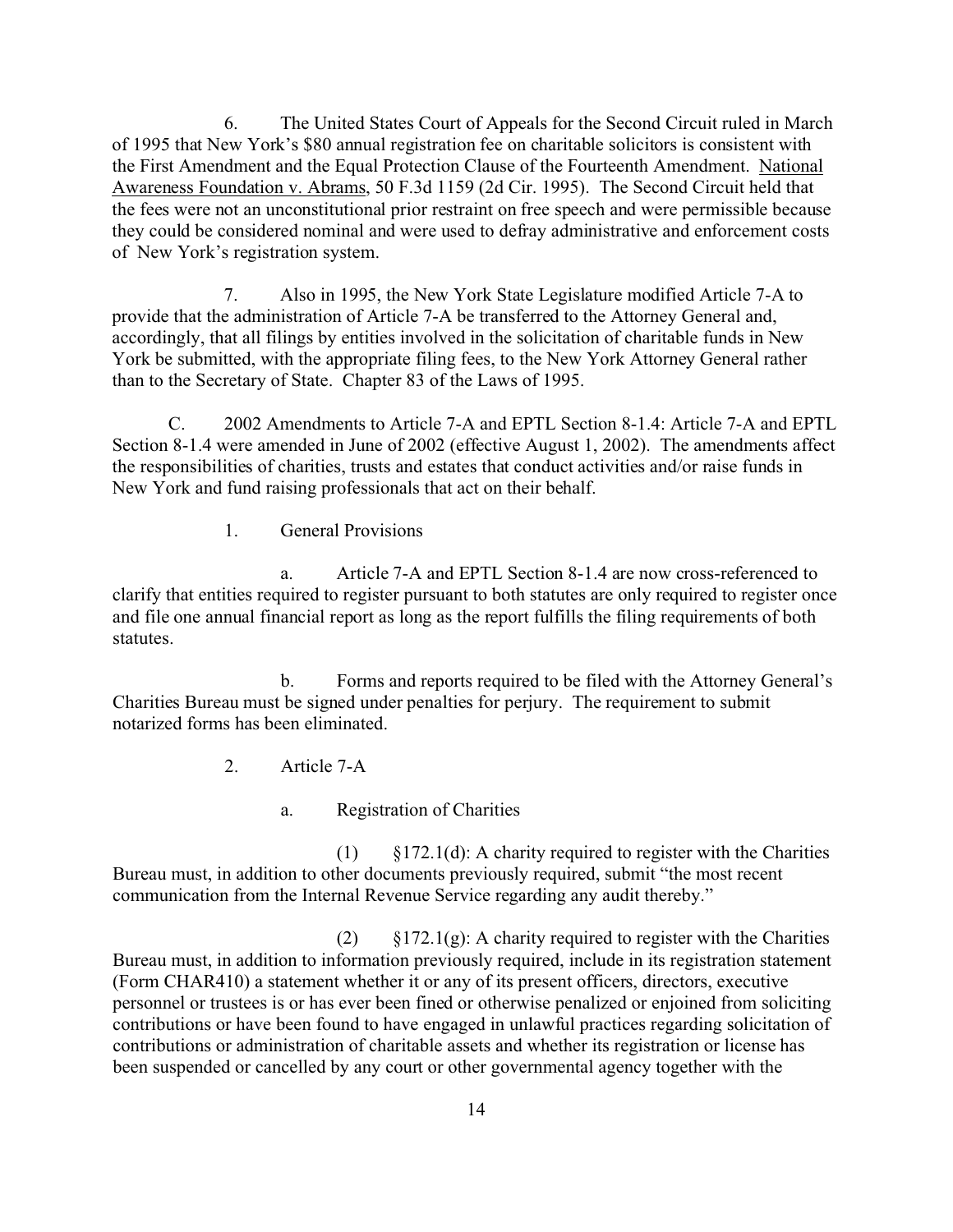identity of such courts or governmental agencies and the reasons for such fine, penalty, injunction, suspension or cancellation.

(3) §172.4: Any charity already registered with the Charities Bureau pursuant to Section 8-1.4 of the EPTL is not required to submit a second registration pursuant to the Executive Law but must submit all financial reports required by Article 7-A in addition to the reports required by the EPTL.

(4) §172.5: Registration pursuant to the Article 7-A terminates when it is withdrawn by the registrant, when it is cancelled or if the registrant fails to file its annual financial report by the statutorily prescribed due date.

(5) §172.7: An organization whose registration to solicit contributions in New York has terminated because it has failed to file an annual report must file all delinquent reports, re-register and pay a \$150 re-registration fee.

b. Financial Reporting By Charities

(1) §172-b.1: The threshold for filing an accountant's audit report is raised from gross revenue in excess of \$150,000 to gross revenue in excess of \$250,000.

(2) §172-b.2: The threshold for filing an accountant's review report is raised from gross revenue in excess of \$75,000 and up to \$150,000 to gross revenue of \$100,000 up to \$250,000.

(3) §172-b.2-a: The threshold for filing an unaudited report is raised from gross revenue up to \$75,000 to gross revenue up to \$100,000.

(4) §172-b.3: A registered charitable organization exempt from filing may submit either a notice of annual filing exemption (CHAR006) or withdraw its registration.

(5) §172-b.4: Prior written approval of the Attorney General must be secured prior to filing of a combined annual financial report by a parent organization and its affiliates.

(6) §172-b.8: A financial report submitted to the Attorney General by a charitable organization that is required to register with the Charities Bureau, but has not yet registered, must be accompanied by all required registration information and documents.

c. Prohibited Activities (§172-d)

(1) §172-d.1: This section, which previously applied to registration documents, was expanded to apply to all documents submitted by registrants and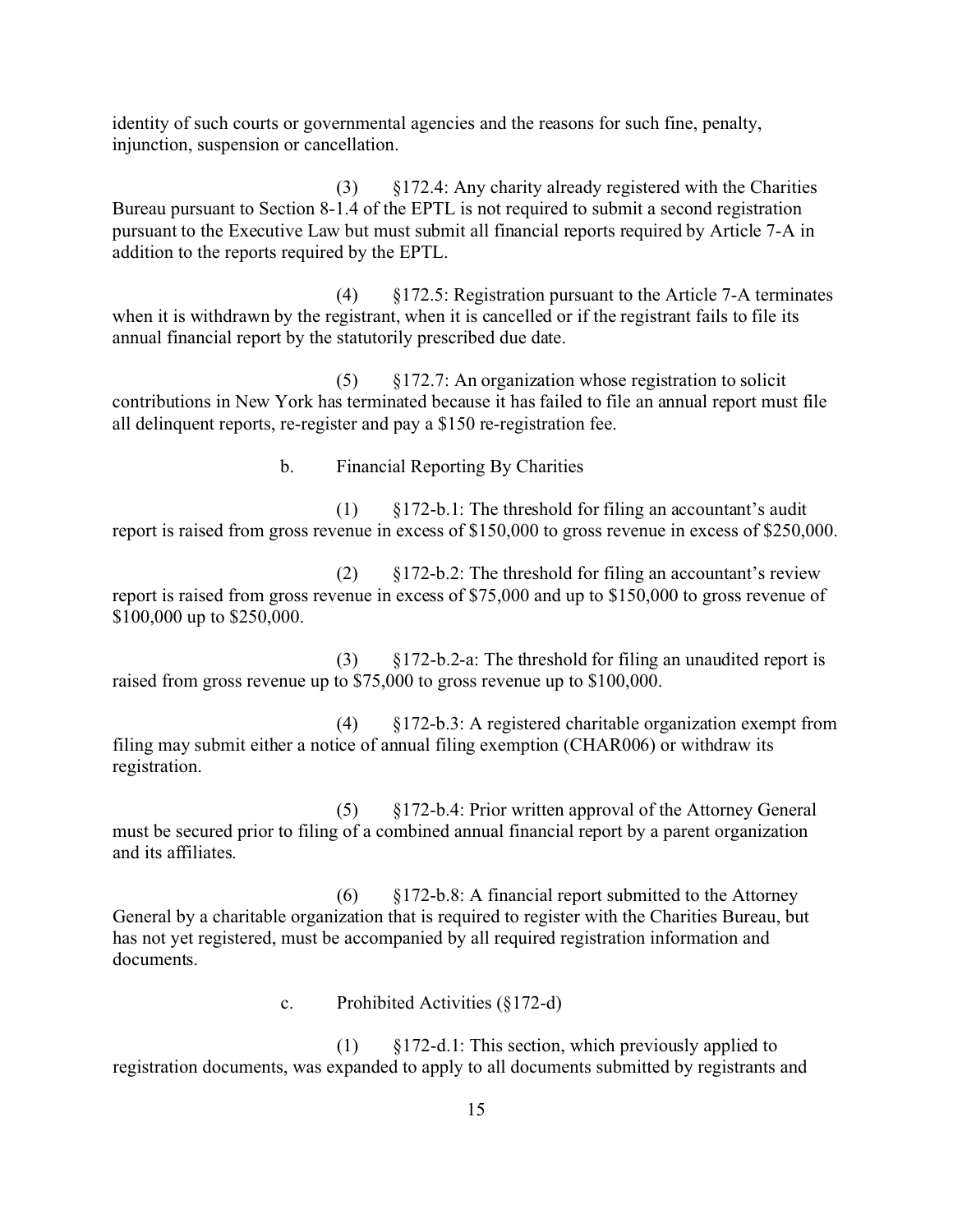prohibits making any material statement which is untrue and failing to disclose a material fact in such documents.

(2) §172-d.5: A Charity is prohibited from engaging a fund raising professional unless it receives written confirmation of compliance with Article 7-A from such fund raising professional prior to entering into a contract.

(3) §172-d.6: Prohibits any entity from engaging in any fund raising activities unless registered and in compliance with all applicable filing requirements.

(4) §172-d.10: Prohibits the solicitation of contributions by any entity unless it is registered and in compliance with all applicable filing requirements.

(5) §172-d.12: Prohibits any entity from entering into a fund raising contract unless registered and in compliance with all applicable filing and disclosure requirements.

(6) §172-d.19: Prohibits any entity from including in any solicitation a statement that a charity's or professional fund raiser's financial report is on file with the Attorney General unless the charity or the fund raiser is in compliance with all filing requirements.

(7) §172-d.20: Prohibits the use of a New York State return address in any charitable solicitation unless (A) the charitable organization maintains and staffs an office at that address or (B) both the charity's actual address and the fact that the New York address is a "mail drop" is placed in proximity to the New York address.

(8) §172-d.21: Prohibits falsely stating or implying that a charity conducts programs in New York or that its programs benefit New Yorkers.

d. Registration of Professional Fund Raisers

(1) §171-a.4: The definition of "professional fund raiser" is clarified to confirm that individuals and entities that act as professional fund raisers pursuant to a sub-contract must register with the Charities Bureau.

(2) §173.1: Clarifies that professional fund raisers and fund raising counsel must register with the Charities Bureau only if the charities they represent are required to register. Changes the registration period of a professional fund raiser and fund raising counsel from a fixed period (September 1 - August 31) to a period of one year from the date of registration.

(3) §173.2: Requires professional fund raisers, fund raising counsel and commercial co-venturers to make their records available for audit by their client charities.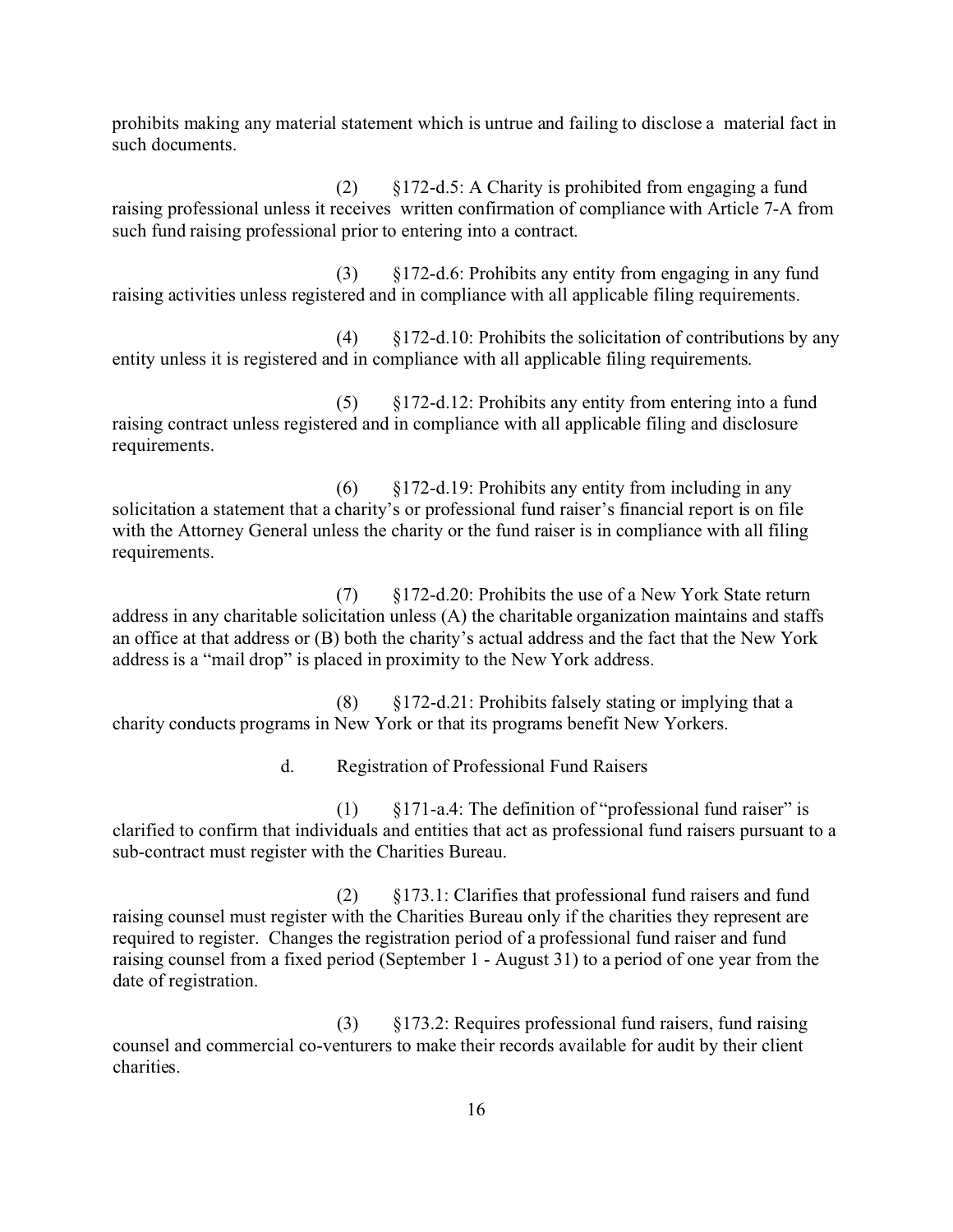(4) §173-a.1: Requires professional fund raisers and fund raising counsel to file copies of fund raising contracts within ten days of their execution. Prohibits a professional fund raiser or fund raising counsel from providing services under any contract if, within fifteen days of its filing, the Attorney General has notified the professional fund raiser or fund raising counsel and the charity of any deficiency in the contract or any deficiency in any of their registration or filings.

(5) §173-b.1: Professional solicitors' registration period is one year from date of registration rather than the prior fixed period of September 1 to August 31.

 $(6)$  §174-b.1: Clarifies that all solicitations by or on behalf of a registered charity must disclose that a copy of its annual financial report is available from the organization or from the Attorney General and that such disclosure may only be made by organizations that have actually filed an annual report.

3. EPTL Section 8-1.4

a. §8-1.4(a): Clarifies that the definition of the term "trustee" includes executors and all other trustees of charitable assets.

b. §8-1.4(b): Limits the exemption of entities that report to legislatures to those that file financial reports substantially similar to those required by the EPTL and limits exemption of individual officers, directors and trustees to those whose organizations comply with the registration and reporting requirements of the EPTL.

c.  $\S 8-1.4(f)(1)$ : Requires trustees to send annual reports to all current charitable beneficiaries and to provide the Attorney General and such beneficiaries with notice of the termination of any interest that results in the requirement that trust assets and/or income be applied to charitable purposes.

D. 2003 Regulations Pursuant to Article 7-A and EPTL Section 8-1.4: On April 11, 2003, Attorney General Eliot Spitzer adopted new regulations pursuant to Article 7-A and EPTL Section 8-1.4(h). The regulations become effective on July 1, 2003. They consist of new Parts 90 through 105 of 13 NYCRR. The prior regulations, Parts 100 through 115 of 13 NYCRR, have been repealed.

1. The regulations clarify the registration and annual filing requirements applicable to trustees of charitable assets pursuant to EPTL Section 8-1.4 and charitable organizations and fund raising professionals pursuant to Article 7-A, simplify the procedures for registration by trustees and charitable organizations subject to registration pursuant to both statutes and implement the transfer to the Attorney General of the responsibility of the administration and enforcement of Article 7-A, which until 1995 was the responsibility of the Secretary of State's Office of Charities Registration. The regulations can be found in the New York Code of Rules and Regulations or on the Attorney General's website: www.oag.state.ny.us/charities/charities.html.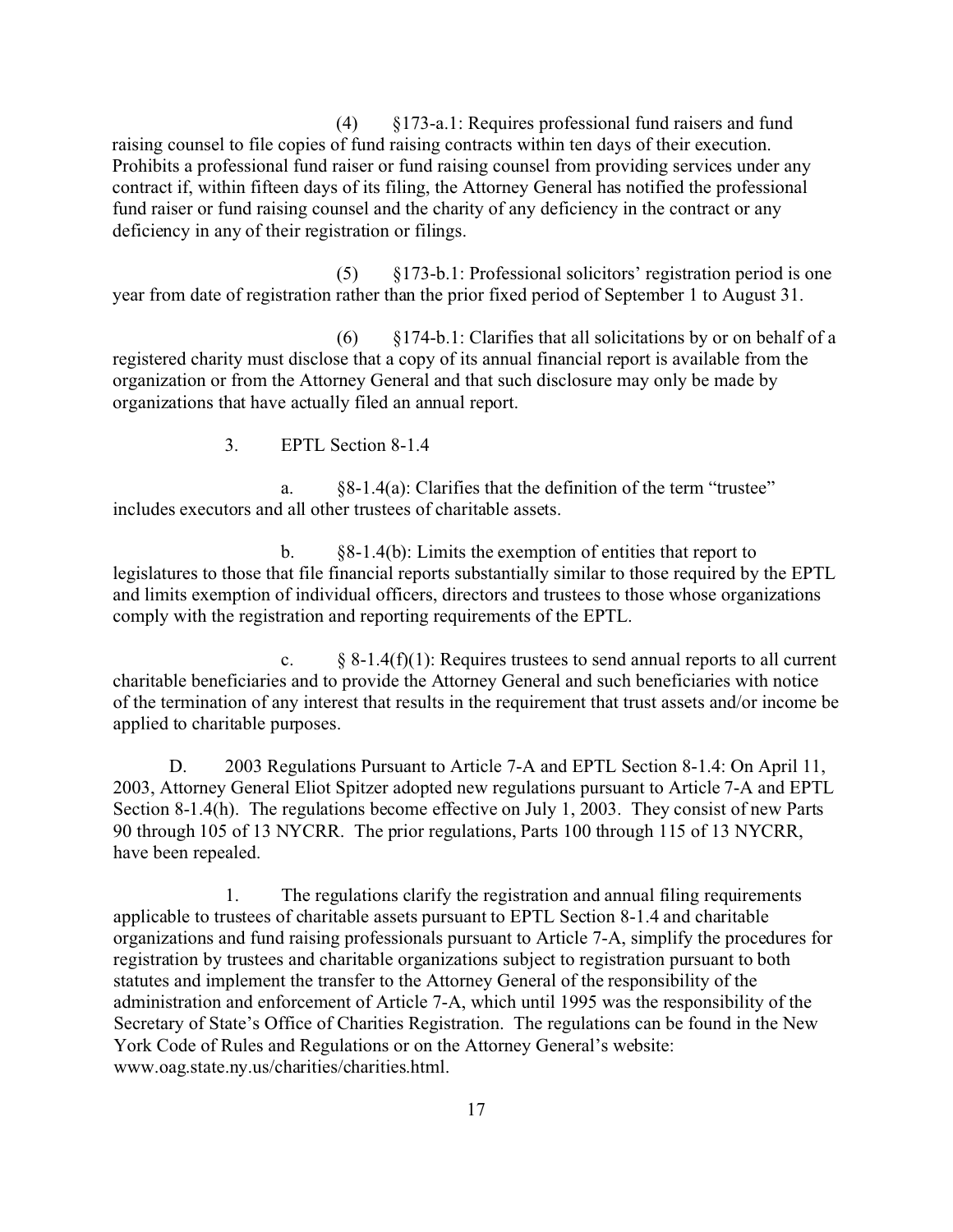2. Charities - Registration and Financial Filing

a. The regulations define the organizations that are subject to registration (Part 90) and contain separate parts applicable to entities required to register pursuant to EPTL Section 8-1.4 (Part 91), entities required to register pursuant to Article 7-A (Part 92) and entities required to register pursuant both statutes (Part 93).

b. Parts 91, 92 and 93 list all of the forms, information and documents requited to be submitted by each category of registrant and the signatures required on the forms.

c. Each part also provides that any entity already registered pursuant to one of the statutes is not required to register again to fulfill the requirements of the other, sets forth the fees required to accompany annual reports and describes the procedure for requesting an exemption from filing an annual financial report.

d. Effective August 1, 2002, the Executive Law  $\S 172-b.4(a)$  was amended to require written authorization from the Attorney General prior to submitting a combined financial report. Section 92.3(c) of the regulations sets forth the information that must be provided to the Attorney General in connection with a request for such authorization and prescribes the contents of a combined report.

e. Sections 92.4 and 93.4 of the regulations incorporate Executive Law § 172.7 which was amended in 2002 to provide that a charitable organization's registration to solicit contributions from New Yorkers ceases upon its failure to file timely an annual report required by that statute.

f. The required content of annual financial reports of registrants is described in Part 94. Part 94.1 includes definitions of accounting terms.

g. Section 94.2(b) describes in detail the contents of the schedules to be filed, as part of the their annual financial report, by charities that engage the services of professional fund raisers, fund raising counsel and/or commercial co-venturers. Information not previously required to be included such schedules includes (1) whether or not the contract was reviewed and approved by the charity's governing body, (2) how many bids, if any, were reviewed by the charity's governing body prior to engaging a professional fund raiser and (3) whether the contract provides for solicitations of new contributors or those who have previously contributed to the charity.

3. Registration and Reporting by Fund Raising Professionals: Part 95 sets forth the registration and reporting responsibilities (section 95.2) and fees and bonding requirements (section 95.3) of professional fund raisers, fund raising counsel and professional solicitors. Section 95.4 sets forth the required content of fund raising contracts (section 95.4(a)) and the contract approval and cancellation procedures. Section 95.5 details the required content of interim and closing statements of professional fund raisers.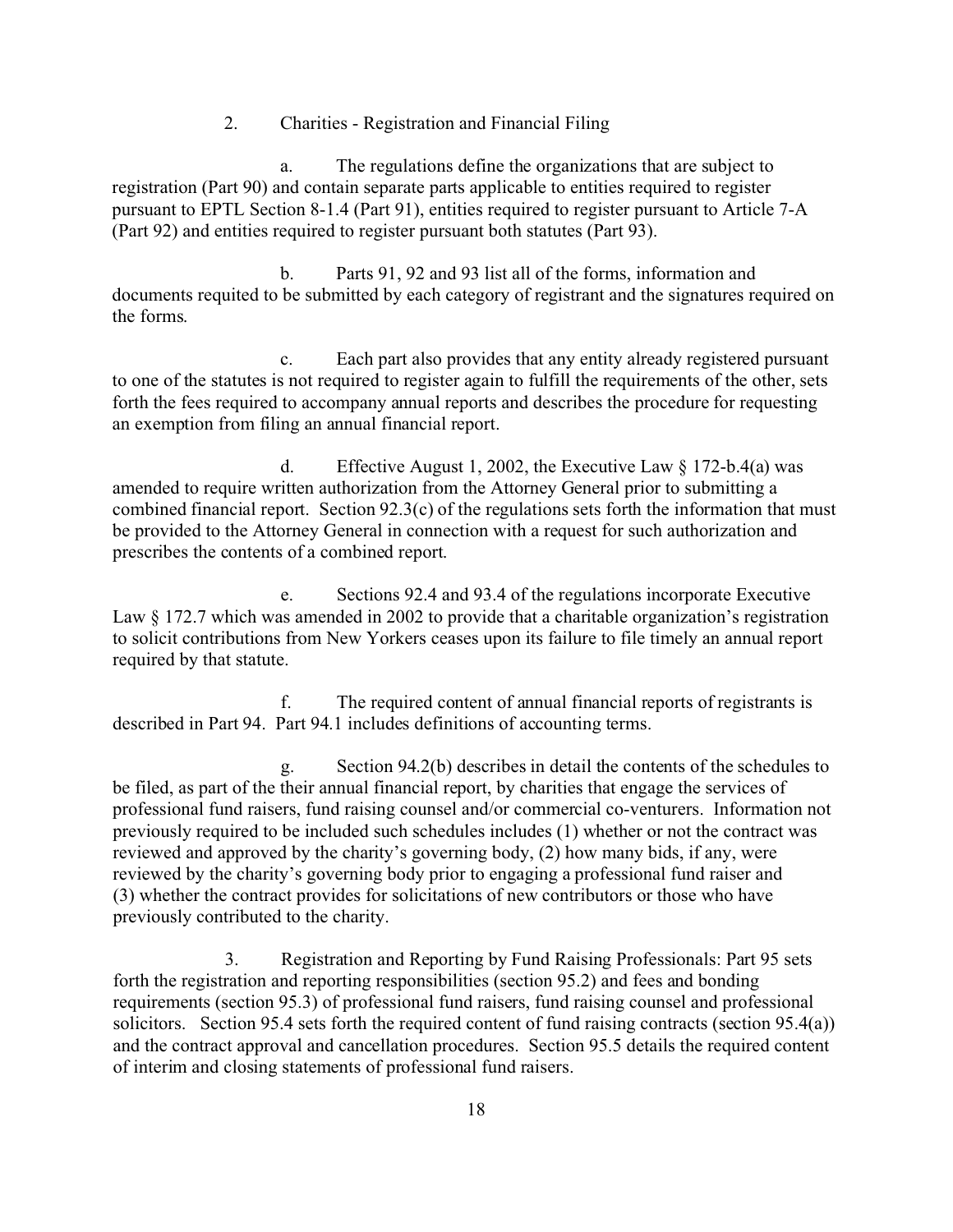4. Extensions of Time to File: Part 96 codifies the Attorney General's procedures for requesting extensions of time to file reports of charitable trustees and organizations. Section 96.1 describes the procedure for requesting an initial extension of time to file an annual financial report and section 96.2 outlines the procedure for requesting further extensions. Section 96.3 sets forth the procedure for securing an acknowledgment of a request for extension of time to file. Procedures, implemented by the Charities Bureau in 2002, for submitting an e-mail request for an extension of time to file are also described in Part 96. Section 96.4 codifies the Bureau's policy of denying extension requests for registrants who are delinquent in filing an annual report for any prior reporting period.

5. Availability of Forms and Instructions: Part 97 provides the mail and email addresses for requesting forms and instructions of the Attorney General's Charities Bureau.

6. Changes in Filed Documents: Part 98 requires that changes in filed documents be provided to the Attorney General within thirty days, that any such document that was initially required to be signed under penalty of perjury must be also be signed under penalty of perjury and that any document that is not so signed shall be incomplete and subject the filer to sanctions.

7. Identification of Filings: Part 99 requires registrants to place their registration number on all instruments, reports, checks, annual financial reports and other documents, including correspondence, filed with the Charities Bureau.

8. Filed Documents are Public Records: Part 100 provides that all filed documents, unless specifically exempt from disclosure, such as lists of contributors to public charities, are public records (section 100.1) and describes the procedure for inspection of such documents (section 100.2).

9. Place of Registration and Filing

a. Part 101 provides that charitable entities required to register pursuant to Article 7-A and/or EPTL Section 8-1.4 must register with the New York City office of the Charities Bureau (part 101.1):

> Attorney General Charities Bureau - Registration Section 120 Broadway New York, New York 10271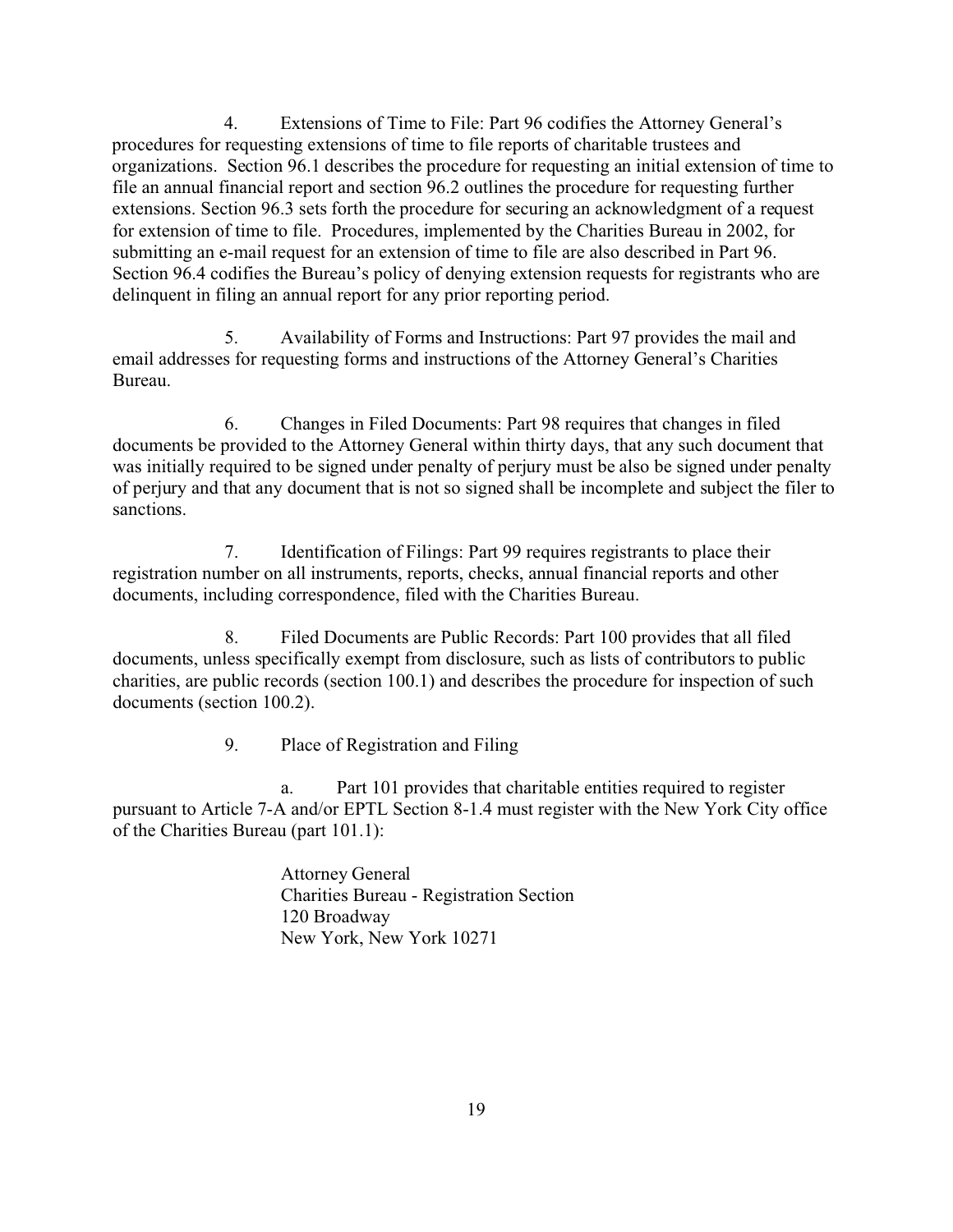b. Professional fund raisers, fund raising counsel and professional solicitors must register with the Charities Bureau's Albany office (part 101.2):

> Attorney General Charities Bureau The Capitol Albany, New York 12224

10. Exemption From Registration: Part 102 requires that entities claiming to be exempt from registration must, within fifteen days of the Attorney General's request that they register, submit documentation of the basis for such claim.

11. Administrative Hearings: Part 103 contains a detailed description of the procedures applicable to administrative proceedings by the Attorney pursuant to section 177 of Article 7-A. Prior to adoption of the regulations, there were no regulations specifically applicable to such proceedings. Part 104 also provides that the regulations do not preclude the Attorney General from initiating any action or proceeding authorized by law for failure to register and/or file financial reports pursuant to, and/or comply with, any provision of Article 8 of the EPTL, Article 7-A of the Executive Law, any other law or the common law.

12. Criminal Enforcement

a. Part 105 provides that (1) the regulations do not preclude the Attorney General from commencing any otherwise authorized criminal proceedings (section  $105(a)$ ,  $(2)$  any person who swears falsely to filed document may be guilty of a crime under the New York Penal Code(section 105(b)) and (3) all unclassified misdemeanors in Article 7-A are Class A misdemeanors (section 105(c)).

b. The misdemeanors defined in Article 7-A are (1) the failure of professional fund raisers and fund raising counsel to register with and pay a registration fee to the Attorney General, the failure of a professional fund raiser to post a bond with the Attorney General and the failure of professional fund raisers, fund raising counsel and commercial coventurers to maintain books and records (section 173), (2) the failure of professional fund raisers, fund raising counsel and commercial co-venturers to have written contracts with their client charities and the failure of professional fund raisers to file interim and closing statements (section 173-a), (3) the failure of a professional solicitor to register or pay a registration fee (section 173-b) and (4) the unauthorized use of names when soliciting or collecting contributions (section 174-d).

E. United States Supreme Court Decisions Affecting Charitable Fund Raising.

1. As a result of a series of United States Supreme Court decisions in the 1980s, charitable solicitations are protected First Amendment activity and are not merely commercial speech. (The leading case is Riley v. National Federation of the Blind, 487 U.S. 781 (1988).) As a result, states and localities cannot currently require the charity, or its paid fund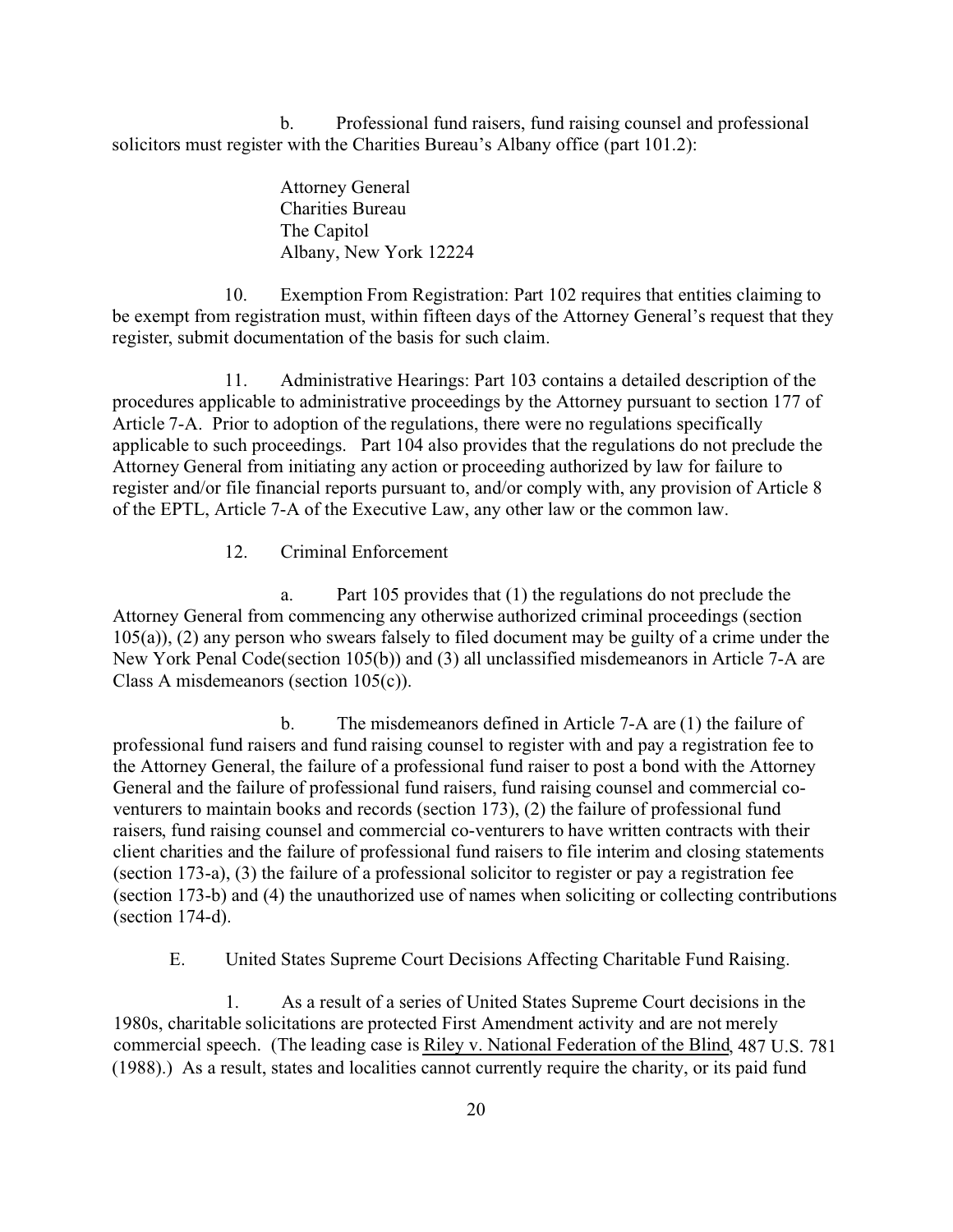raiser, to make certain point-of-solicitation disclosures, such as the percentage of solicited funds which are being utilized for administrative or fund raising expenses.

2. On May 5, 2003, the United States Supreme Court ruled in Madigan v. Telemarketing Associates, U.S. , 2003 U.S. LEXIS 3430 (2003) that states may maintain fraud actions when fund raisers make false or misleading representations designed to deceive donors about how their donations will be used. In a unanimous opinion by Justice Ruth Bader Ginsburg, the Court held that the First Amendment protects the right to engage in charitable solicitation, but does not shield fraud.

## F. Charitable Fiduciaries' Responsibilities for Legally Required Reports

1. The disclosure to the Attorney General, primarily through United States Treasury Form 990 required under EPTL § 8-1.4(f)(2) and/or Executive Law §§ 172(9) and 172-b(7) and the Attorney General's regulations thereunder, 13 NYCRR parts 100 & 110-115 (1997), is the principal means by which the Attorney General may learn of the existence of selfdealing, excess compensation and other interested parties or prohibited transactions between charitable trusts and not-for-profit corporations and their trustees, officers, directors or other managers or third parties. As noted in the former Practice Commentaries to the EPTL, the Legislature enacted the disclosure in recognition that responsibilities of the Attorney General with respect to charitable assets "could not be adequately enforced without the receipt or regular reports from the administrators of charitable assets." McKinney's Cons. Laws of N.Y., Book 17B, Estates, Powers and Trusts Law, § 8-1.4, Practice Commentary 73 (1991).

2. Under N-PCL § 520, regardless of whether a director has any actual involvement with the preparation of the corporation's reports filed with the Attorney General, he or she cannot claim ignorance of a corporation's failure to file the required reports. Such failure "constitute[s] a breach of the directors' duty to the corporation." N-PCL § 520 provides:

Each domestic corporation, and each foreign corporation authorized to conduct activities in this state, shall from time to time file such reports on its activities as may be required by the laws of this state. All registration and reporting requirements pursuant to EPTL 8-1.4, or related successor provisions, are, without limitation on the foregoing, expressly included as reports required by the laws of this state to be filed within the meaning of this section. Willful failure of a corporation to file a report as required by law shall constitute a breach of the directors' duty to the corporation and shall subject the corporation, at the suit of the attorney-general, to an action or special proceeding for dissolution under article 11 (Judicial dissolution) in the case of a domestic corporation, or under § 1303 (Violations) in the case of a foreign corporation. (emphasis added).

See also N-PCL  $\S$  521.

3. Similarly, the Internal Revenue Code gives the Treasury Secretary the authority to impose fines on directors and officers who are responsible for a charitable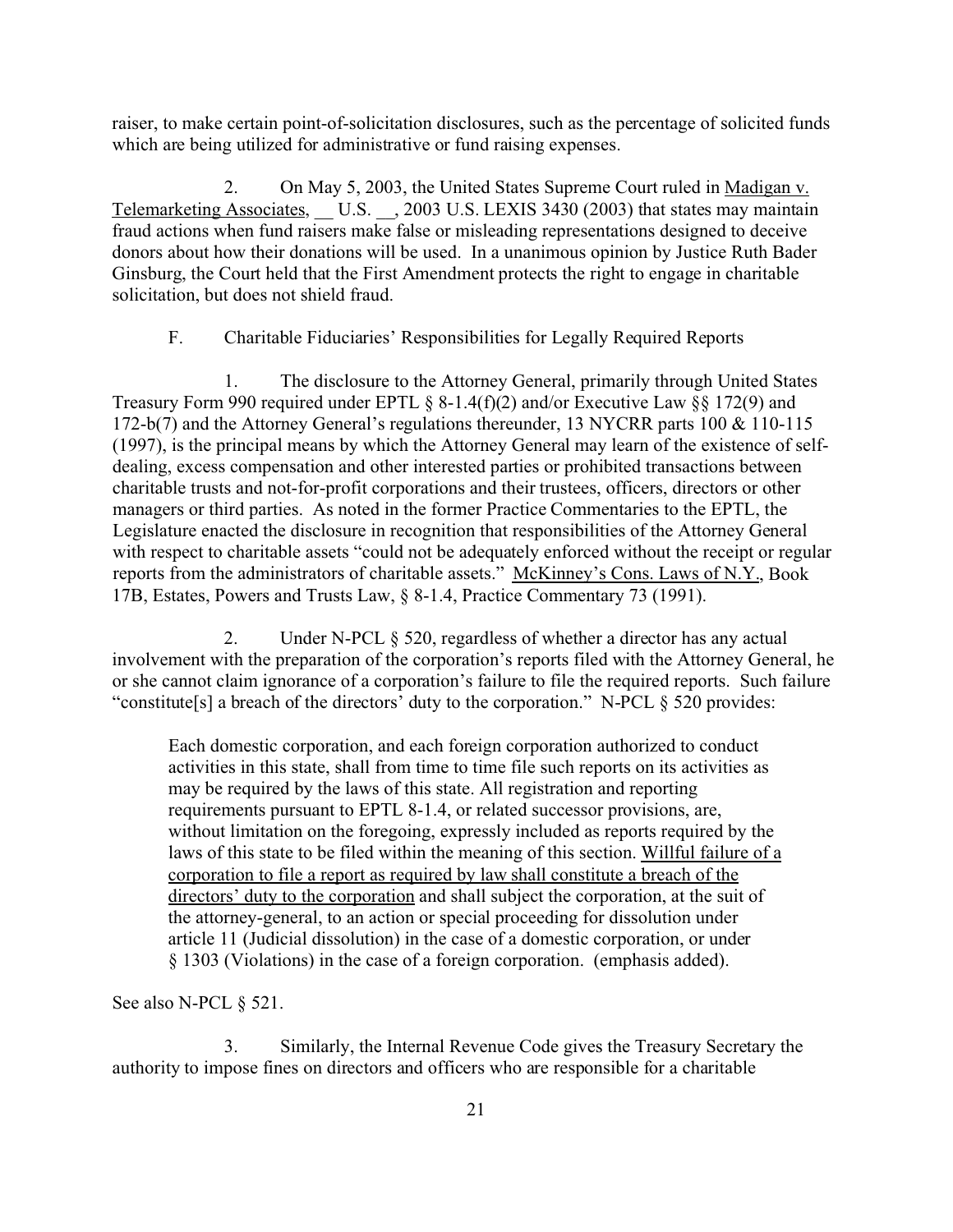organization's failure to file or completely file Form 990. 26 U.S.C.  $\S 6652(c)(1)(B)$ ; see 26 C.F.R. 301.6652-2(b).

4. The American Institute of Certified Public Accountants Financial Accounting Standards Board Statement No. 57, *Related Party Disclosures*, establishes the accounting standards and disclosure requirements for financial statements presented in conformance with Generally Accepted Accounting Procedures (GAAP). Statement on Auditing Standards ("SAS") No. 45 sets forth the auditing standards and procedures an auditor should follow to determine related party transactions:

a. Evaluate the company's procedures for identifying and properly accounting for related party transactions (.07a).

b. Request from appropriate management personnel the names of all related parties and inquire whether there were any transactions with these parties during the period (.07b).

c. Review the minutes of meetings of the board of directors and executive or operating committees for information about material transactions with related parties (.08b).

5. Accordingly, the Attorney General relies on the Forms 990 and other filed financial reports for identification of, *inter alia*, self-dealing transactions between a charitable trust and its trustees or a not-for-profit corporation and its officers or directors or other managers. The information regarding interested party transactions is peculiarly within the possession of the trustee, director or officer involved. Except where the interest of a fiduciary is manifest (e.g., the board is aware of a director's professional association with a company with which the corporation is dealing), the trust or corporation will not learn of the interest unless the fiduciary discloses it as the common law and N-PCL §715 requires. If that disclosure is made to them, the charities' fiduciaries are responsible for the disclosure to the I.R.S. and the Attorney General.

6. Both the Internal Revenue Service and the Attorney General take the position that materially incomplete or incorrect filings do not start any statute of limitations running.

IV. The Attorney General's Authority under the N-PCL to Regulate Fundamental Not-For-Profit Corporate Changes

A. The N-PCL requires a not-for-profit corporation to obtain State Supreme Court approval, upon notice to the Attorney General, before it may (1) amend its purposes or powers (N-PCL Article 8), (2) sell, transfer or otherwise dispose of all or substantially all of its assets (N-PCL Article 5), (3) merge or consolidate (N-PCL Article 9) or (4) dissolve (N-PCL Article 10). The Attorney General is a necessary party to the court proceeding and may file objections to the proposed terms. However, the court is the ultimate decision-maker. *See*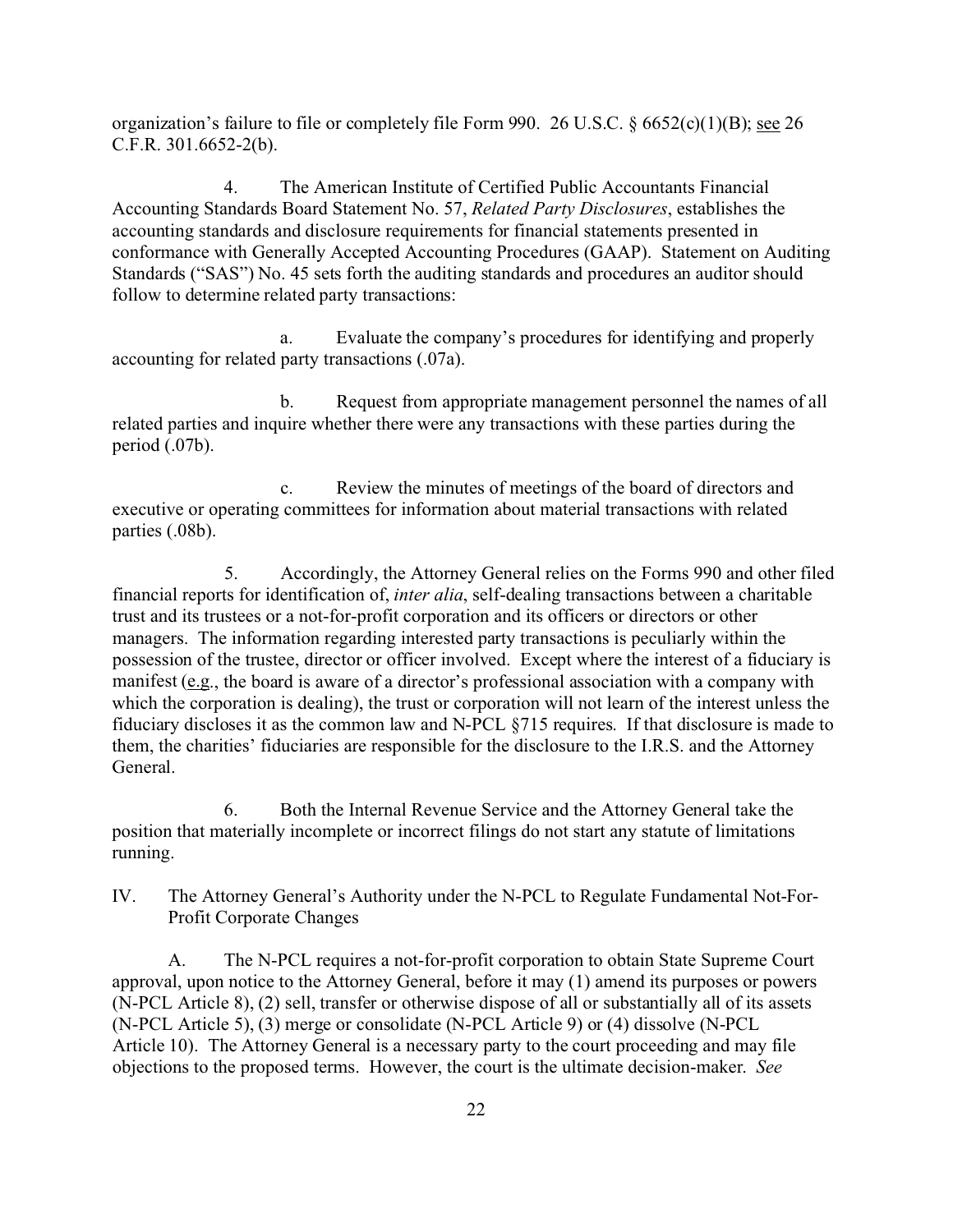Historic District Council v. Spitzer, Index No. 116464/00 (Sup. Ct. New York County October 3, 2000) (in dissolving a temporary restraining order preventing New York University School of Law from proceeding with construction of a new building on the site where Edgar Allen Poe lived when he wrote "The Raven," the Court held that, although the Attorney General had to review Judson Memorial Church's decision to sell its adjacent property to NYU, such review did not constitute "state action" and, therefore, historic preservation review by a state official was not triggered).

B. It is a common and better practice for organizations to provide the Attorney General with the terms and conditions of their proposed transaction in advance of the actual court filing. Such a procedure enables the Attorney General to review the transaction and raise concerns before the court application is filed. When the court application is filed, the Attorney General may either give a "no objection" endorsement or file objections. The Attorney General ensures that charitable assets are being protected and preserved for appropriate charitable purposes. In reviewing proposed transactions, the Attorney General and the court are guided by the *quasi cy pres* doctrine. Under the concept of *quasi cy pres*, when a not-for-profit organization undergoes a fundamental corporate change, its charitable assets, or the value of such assets, may only be transferred to a not-for-profit organization or organizations "engaged in activities substantially similar" to those of the not-for-profit organization that is transferring the assets.

C. Amendments to certificates of incorporation changing purpose or powers of a charitable organization (N-PCL § 804)

1. Alco Gravure v. Knapp Foundation, 64 N.Y.2d 458 (1985), held that an amendment to the certificate of incorporation could not short-circuit the *quasi cy pres* doctrine.

a. This case emphasizes the importance of careful scrutiny of proposed amendments by the Attorney General in order to protect the interests of charitable beneficiaries

2. The Attorney General's review is important to:

a. ensure that the proposed changes in purposes or powers are consistent with the charitable nature of the organization

b. ensure that where the charity's new purposes do not overlap with its original purposes, the charitable assets obtained by a charity for its original corporate purpose continue to be used for that restricted purpose unless the restriction is judicially altered, pursuant to the doctrine of *cy pres*. See Alco Gravure v. Knapp Foundation, 64 N.Y.2d 458 (1985).

3. Recent cases:

a. The Nathan Littauer Hospital Association ("Littauer") case (Nathan Littauer Hosp. Ass'n v. Spitzer, 287 A.D.2d 202, 734 N.Y.S.2d 671 (3d Dep't 2001),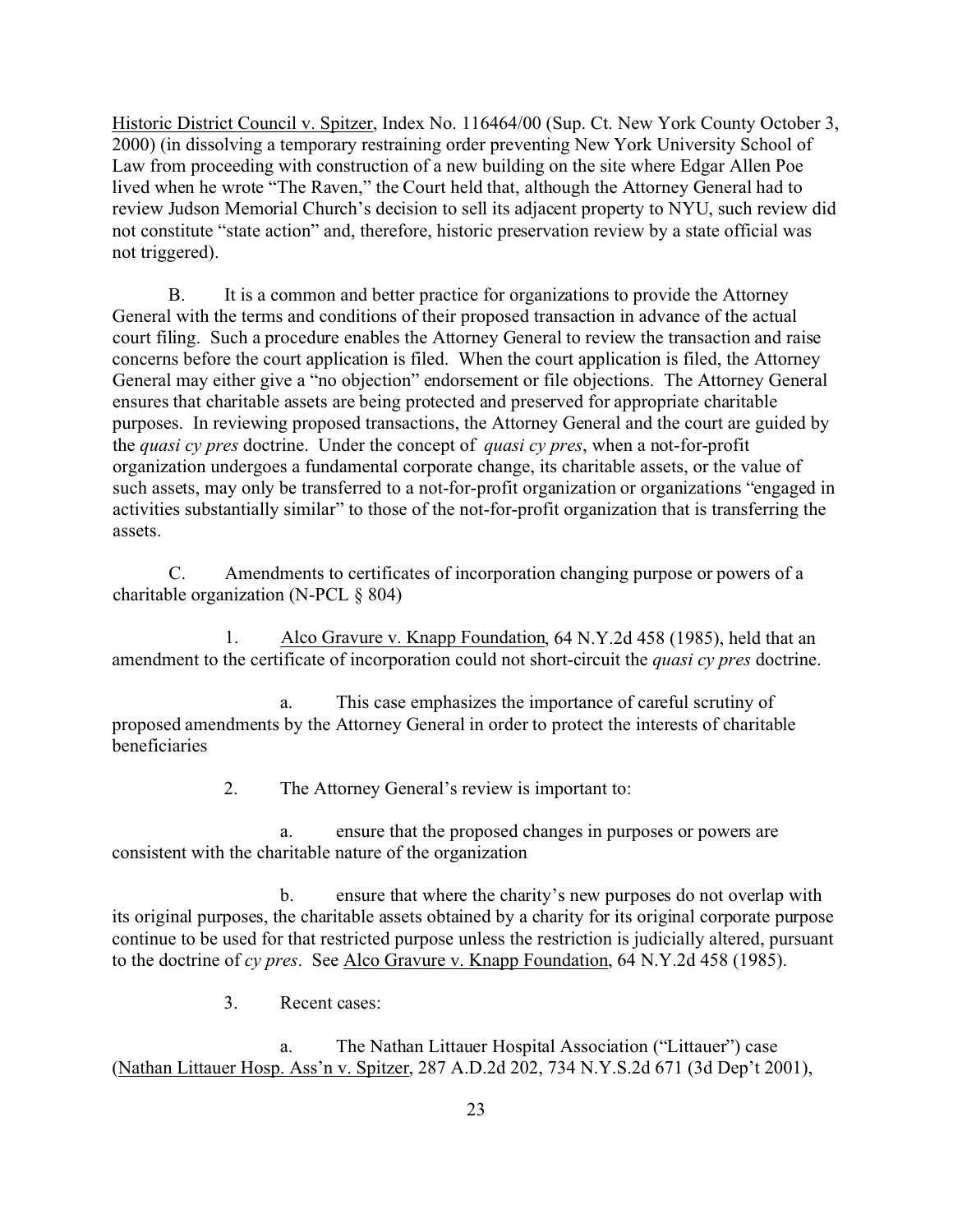leave to appeal denied, 2002 N.Y. LEXIS 940 (N.Y. April 30, 2002): The Appellate Division, Third Department, affirmed a decision of the Fulton County Supreme Court holding that court approval was not required for the proposed affiliation of Littauer and St. Mary's Hospital at Amsterdam, both of which are New York not-for-profit corporations. The Court determined that the act of delineating powers already validly possessed by a particular corporation, including the power to approve the sale or other disposition of assets under certain specified circumstances, does not constitute an addition of corporate powers, thereby triggering the review and approval procedures mandated by N-PCL § 804(a)(ii), even if the right to exercise those powers is reserved to another corporation, thereby shifting control to such corporation. The Attorney General's motion for leave to appeal was denied by the Court of Appeals. But see Herbert H. Lehman College Foundation, Inc. v. Fernandez, 292 A.D.2d 227, 739 N.Y.S.2d 375 (1st Dep't 2002) (where control by a college of a foundation created to support the college was accomplished through certificate of incorporation provisions ensuring that college representatives would constitute a majority of the board of directors, the amendment of such certificate provisions, which permitted a change in control, constituted an amendment of the corporation's purposes requiring court approval, on notice to the Attorney General, pursuant to N-PCL § 804(a)(ii)).

D. Sale or transfer of all or substantially all the assets (N-PCL §§ 510, 511)

1. In order to authorize the transaction, the court must be satisfied "that the consideration and the terms of the transaction are fair and reasonable to the corporation and that the purposes of the corporation or the interests of its members will be promoted." N-PCL  $§ 511(d).$ 

2. The Attorney General's review is designed to ensure compliance with statutory requirements, including the following:

a. a statement that the proposed transaction has been properly approved by the directors and/or members of the charity [or religious corporation] making the sale;

b. evidence that the charity [or religious corporation] will receive fair market value in the case of sale (which must be demonstrated by an independent, arms-length appraisal);

c. a demonstration that the proposed transaction promotes the best interests of the corporation;

d. in the case of transfers to another religious or nonprofit corporation without consideration, the only issue presented is whether the transfer is in the interest of the transferring organization (since transfers can be made from one charity to another without consideration); and

e. notice to creditors in case of insolvency.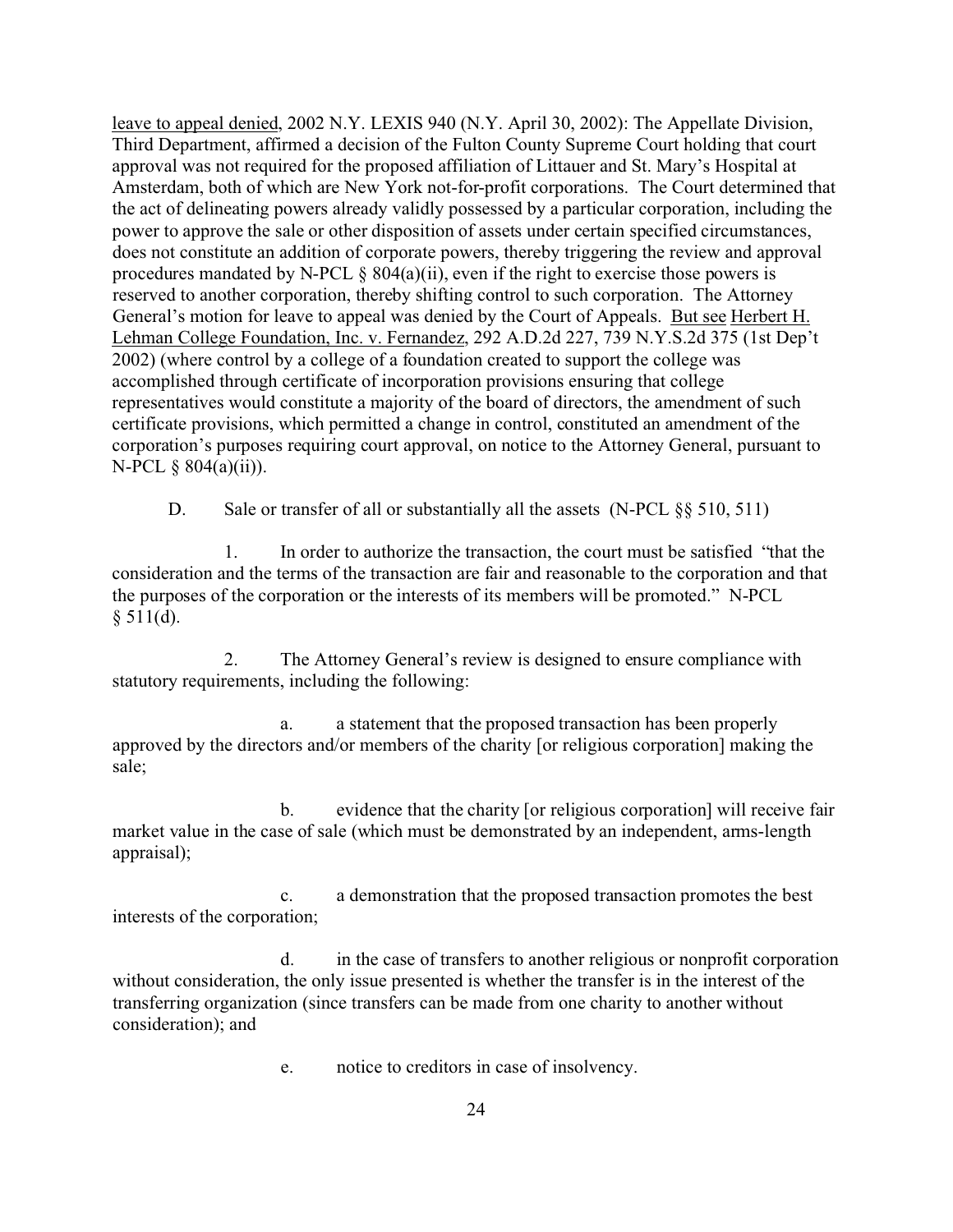## 3. Recent cases:

a. Rose Ocko Foundation case: In Rose Ocko Foundation, Inc. v. Lebovits, 259 A.D.2d 685, 686 N.Y.S.2d 861 (2d Dep't 1999), the Second Department affirmed the decision of the Rockland County Supreme Court voiding a sale by the Rose Ocko Foundation of the sale of real property it had been bequeathed to build a home for aged on the ground that the property sold constituted "all or substantially all" of the corporation's assets, but that the required court approval under N-PCL  $\S$ § 510  $\&$  511 had not been obtained. The Appellate Division declined to adopt a quantitative or percentage approach urged by the buyers, finding that the property was all or substantially all of the corporation's assets on the basis of such qualitative factors as the fact that the property was the corporation's largest, most significant and most valuable asset and the sale of the property for inadequate consideration severely hampered the foundation's ability to carry out its charitable mission. Having found that the sale was subject to N-PCL  $\S$ § 510 & 511, the Appellate Division upheld the trial court's finding that the criteria for court approval under the statute (namely, that the corporation must receive fair and reasonable consideration and that the transaction must promote the corporation's purposes) had not been met, and, as a result, the sale was void.

b. The Manhattan Eye, Ear & Throat Hospital ("MEETH") case (Manhattan Eye, Ear & Throat Hosp. v. Spitzer, 715 N.Y.S.2d 575 (Sup. Ct. New York County December 3, 1999): The New York County Supreme Court denied MEETH's petition to sell all or substantially all of its assets pursuant to N-PCL §§ 510 & 511. The Court determined that MEETH would not receive fair and reasonable consideration from the transaction and that the transaction would not promote MEETH's charitable corporate purposes. The MEETH decision denying the petition is of great significance to the nonprofit community because it reminds directors of their duty of obedience to promote the principal purposes of the nonprofit organization and provides factors for a court (and nonprofit boards) to consider in a sale under N-PCL §§ 510 & 511 to determine whether the consideration and the terms and conditions of the transaction are fair and reasonable and that the purposes of the corporation will be promoted.

c. The Littauer case (see IV.C.3.a. above): The Appellate Division, Third Department, affirmed a decision of the Fulton County Supreme Court holding that court approval was not required for the proposed affiliation of Littauer and St. Mary's Hospital at Amsterdam, both of which are New York not-for-profit corporations. The Court determined that a change in membership resulting in a change of control of Littauer did not constitute an "other disposition of all, or substantially all, the assets" of Littauer requiring court approval pursuant to N-PCL §§ 510 & 511. The Attorney General's motion for leave to appeal was denied by the Court of Appeals. The Attorney General does not necessarily accept the Third Department's decision as binding, except in that Department.

E. Non-judicial dissolution (N-PCL Article 10) and judicial dissolution (N-PCL Article 11) of a charitable organization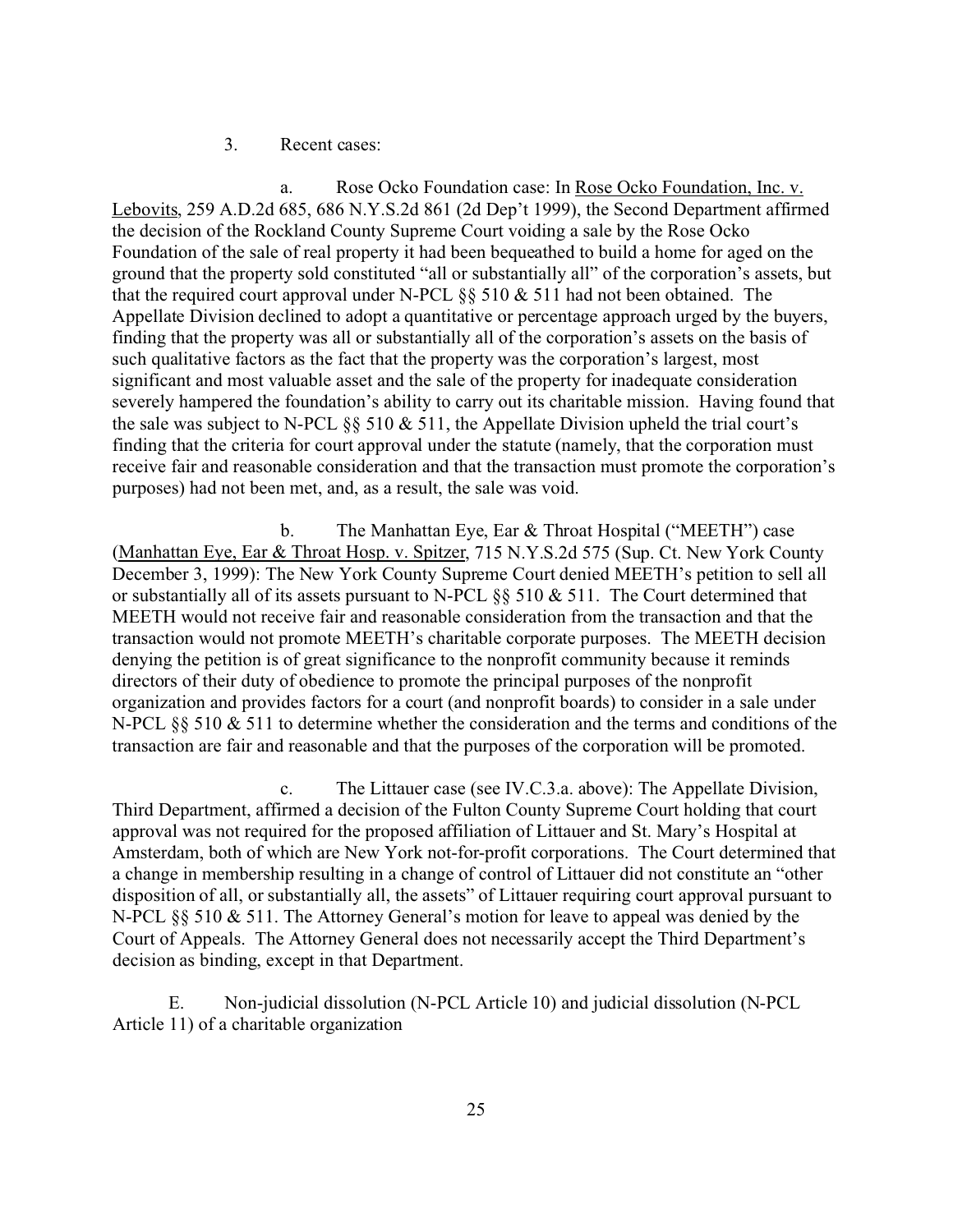1. There are two categories of Article 10 non-judicial dissolutions: no-asset dissolutions and asset dissolutions. If there are no assets to be distributed at the time of dissolution, then the plan of dissolution shall include a statement to that effect. N-PCL § 1001(b). The corporation, *inter alia*, files a plan of dissolution with the Attorney General and seeks court approval (upon notice to the Attorney General) of a petition to file a certificate of dissolution with the Secretary of State. If there are assets to be distributed, then, *inter alia*, the corporation seeks court approval (upon notice to the Attorney General) of the plan of dissolution and distribution of assets. After the assets are distributed and the organization files a zero balance financial report with the Attorney General, the organization seeks court approval (upon notice to the Attorney General) of a petition to file the certificate of dissolution with the Secretary of State.

a. Ensure compliance with procedural requirements (e.g. approval of the dissolution by the board of directors or membership of the organization)

b. Review of financial reports of organization to assure that there has been no improper dissipation of assets prior to dissolution

c. Require registered organizations to file delinquent financial reports and pay the filing fees

d. Require unregistered organizations to register and file reports for a certain number of years (e.g., up to 6 years)

e. Greater level of scrutiny required if organization has assets

f. Plan required for organization with assets to demonstrate transfer or disposition of assets to an organization with substantially similar purposes, pursuant to the doctrine of *cy pres* (standards set forth in 1986 New York Court of Appeals decision in In re Multiple Sclerosis Service Organization of New York, 68 N.Y.2d 861 (1986), granting more discretion to board of charitable corporation than to trustees of a charitable trust to make decision on disposition of assets).

2. In addition, a corporation may be involuntarily dissolved by judicial order. The Attorney General may initiate an action or special proceeding to dissolve a not-for-profit corporation for cause. N-PCL  $\S 112(a)(1)$ ,  $(2)$ ,  $(5)$  and  $(7)$ ;  $\S 520$ ;  $\S 1101$  and  $\S 1102$ . Under certain circumstances, the directors or members of a not-for-profit corporation may file a petition for judicial dissolution of the corporation pursuant to Article 11 of the N-PCL. The Attorney General is a necessary party to such a proceeding. N-PCL § 1102.

F. Mergers and consolidations (N-PCL § 907): In order to approve the transaction, the court must be satisfied that the statutory requirements have been met and "that the interests of the constituent corporations and the public interest will not be adversely affected by the merger or consolidation." N-PCL § 907(e). Among the evidence to be submitted to the court is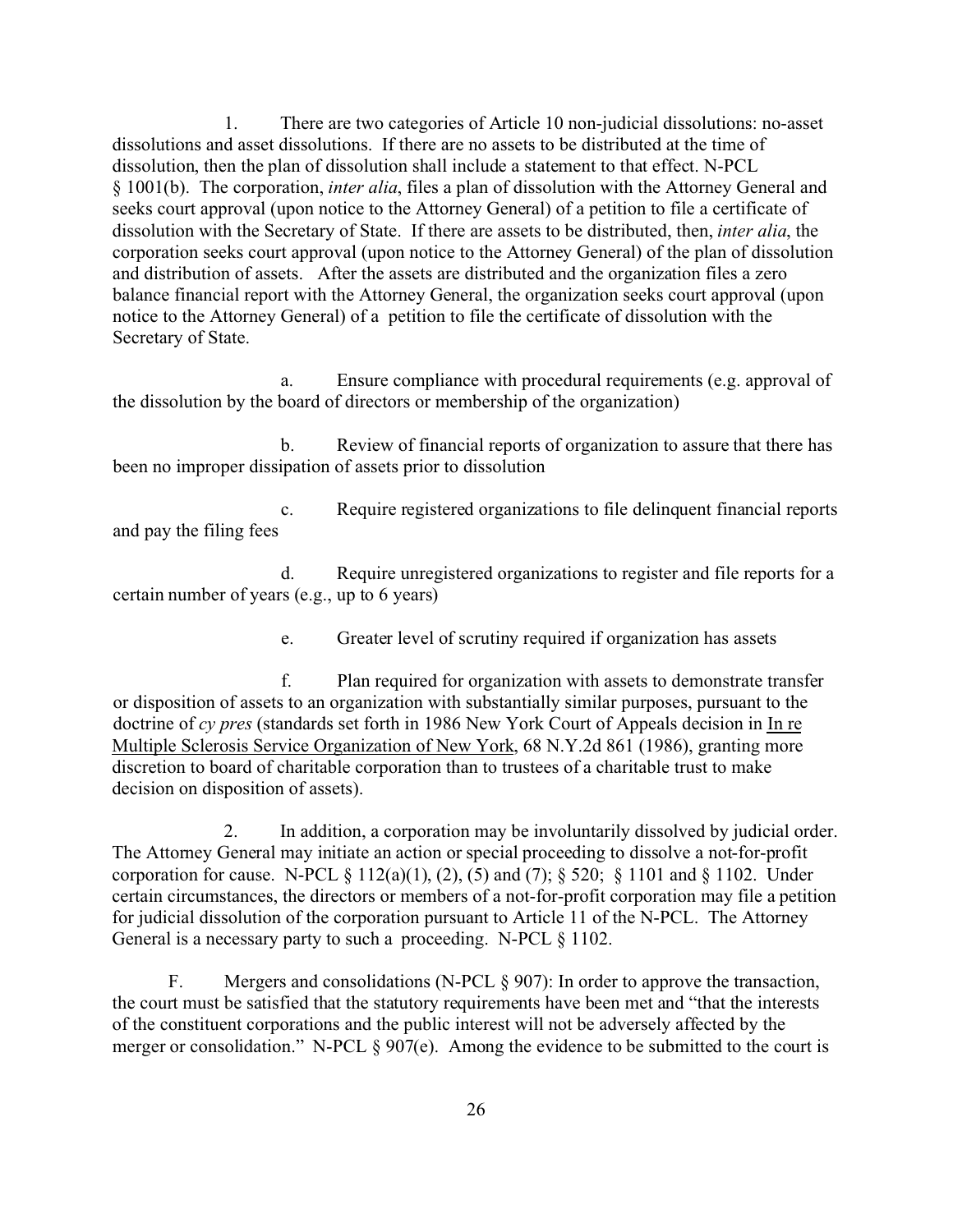"the objects and purposes of each such corporation to be promoted by the consolidation." N-PCL § 907(a)(3).

1. In Matter of Kaiser Foundation Health Plan of New York and Community Health Plan, the Attorney General thwarted Kaiser's attempt to avoid application of N-PCL §§ 510 - 511 and 907. No. 2068-99 (Sup. Ct. Albany County May 12, 1999). After being served with statutorily-required notice of a merger petition by the above health care facilities, the Attorney General filed objections, asserting, among other things, that (a) Kaiser had previously acquired control over CHP's operations without court approval through an affiliation agreement and (b) Kaiser intended, after the merger, to sell CHP, but not through a transaction for which it would seek court approval. Relying on N-PCL § 907(e)'s mandate that "the public interest will not be adversely affected," the court conditionally approved the Kaiser-CHP merger, subject to the condition that any "future non-merger transfers of operational and managerial control of CHP" be subject to the requirement of court approval of mergers under N-PCL § 907(e).

- V. Sales, transfers, mortgages and leases of real property by certain religious corporations (Religious Corporation Law § 12)
	- A. The N-PCL §§ 510 & 511 issues are applicable here, as explained above.

B. In one case, a religious organization which contracted to sell its building, where various programs were carried on (such as a senior citizen center), successfully applied to have the sale disapproved (rather than approved) by the Court, because it could not find a substitute building and had not protected itself from this risk in the contract. The Appellate Division, Second Department agreed that approval of the contract of sale would be contrary to the charitable interest and purpose of the organization and affirmed a lower court order disallowing the sale. Agudist Council v. Imperial Sales, 158 A.D.2d 683, 551 N.Y.S.2d 955 (2d Dep't 1990). *See also* Church Of G-d v. Fourth Church, 54 N.Y.2d 742, 442 N.Y.S.2d 986 (1981).